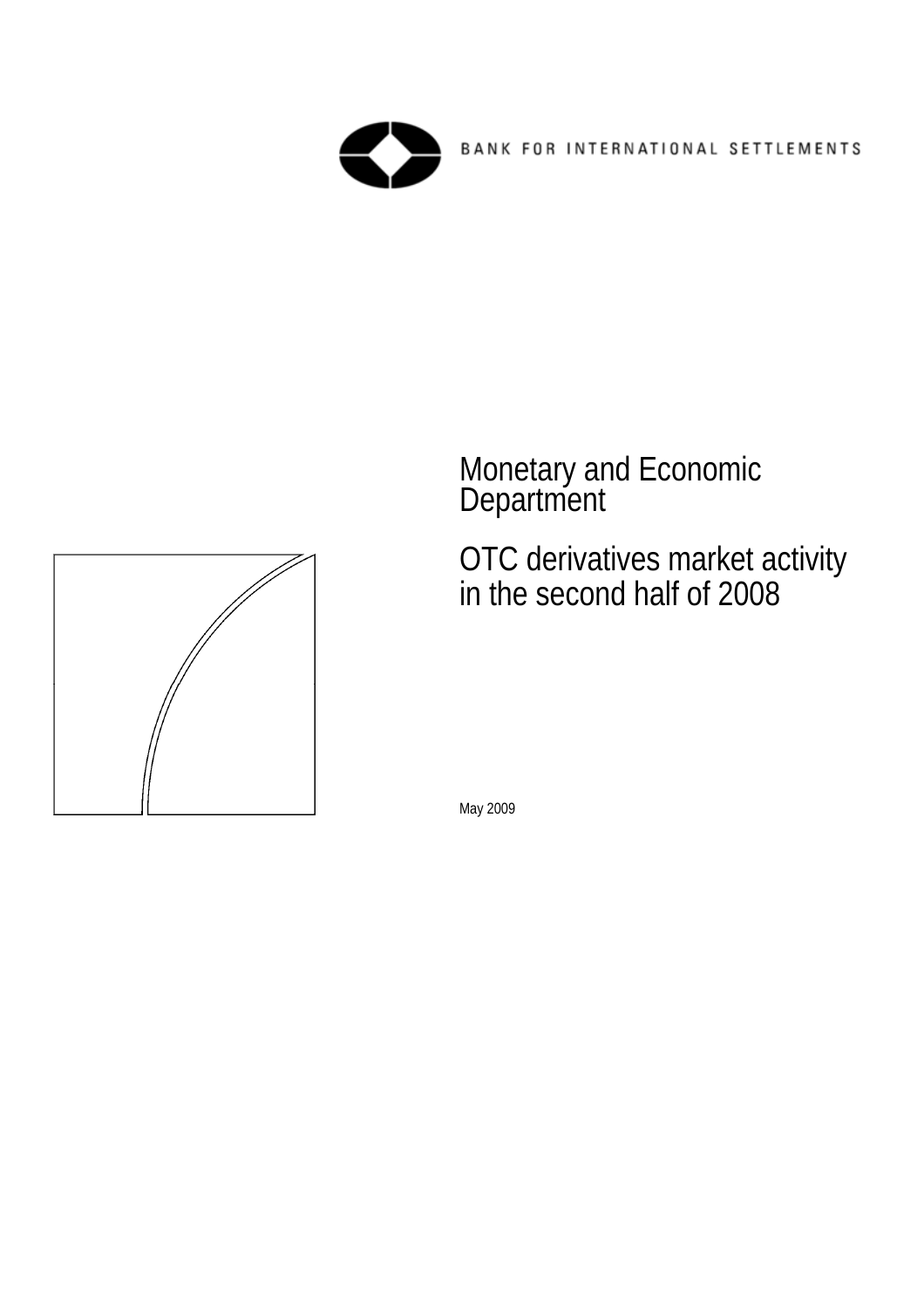Queries concerning this release should be addressed to the authors listed below:

| Section I:                      | Jacob Gyntelberg | tel: +41 61 280 8891 | e-mail: jacob.gyntelberg@bis.org |
|---------------------------------|------------------|----------------------|----------------------------------|
| Sections II & III: Carlos Mallo |                  | tel: +41 61 280 8256 | e-mail: carlos.mallo@bis.org     |

Bank for International Settlements Monetary and Economic Department CH-4002 Basel, Switzerland

Fax: +41 61 280 9100 and +41 61 280 8100

This publication is available on the BIS website only [\(www.bis.org](http://www.bis.org/)).

© *Bank for International Settlements 2009. All rights reserved. Brief excerpts may be reproduced or translated provided the source is cited.*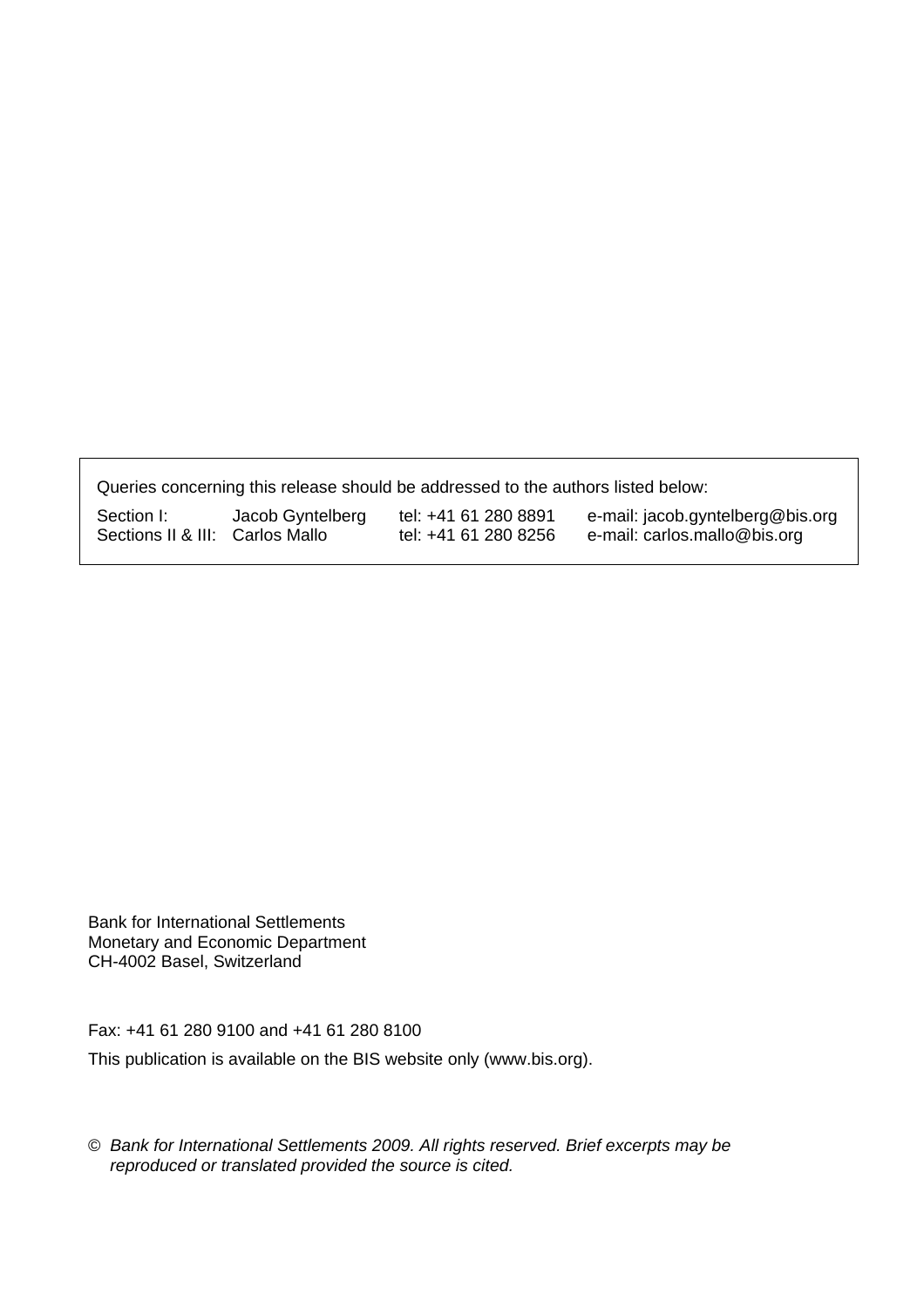# **Contents**

| L.   |    |               |                                                                                  |  |
|------|----|---------------|----------------------------------------------------------------------------------|--|
|      | 1. |               |                                                                                  |  |
|      | 2. |               |                                                                                  |  |
|      | 3. |               |                                                                                  |  |
|      | 4. |               |                                                                                  |  |
|      | 5. |               | Equity derivatives markets reflect sharply lower volumes and prices 4            |  |
|      | 6. |               | Slightly higher concentration in interest rate derivatives markets after crisis4 |  |
| Ш.   |    |               |                                                                                  |  |
|      | 1. |               |                                                                                  |  |
|      | 2. |               |                                                                                  |  |
|      |    | 2.1           |                                                                                  |  |
|      |    | $2.2^{\circ}$ |                                                                                  |  |
|      |    | 2.3           |                                                                                  |  |
|      | 3. |               |                                                                                  |  |
| III. |    |               |                                                                                  |  |
|      |    |               |                                                                                  |  |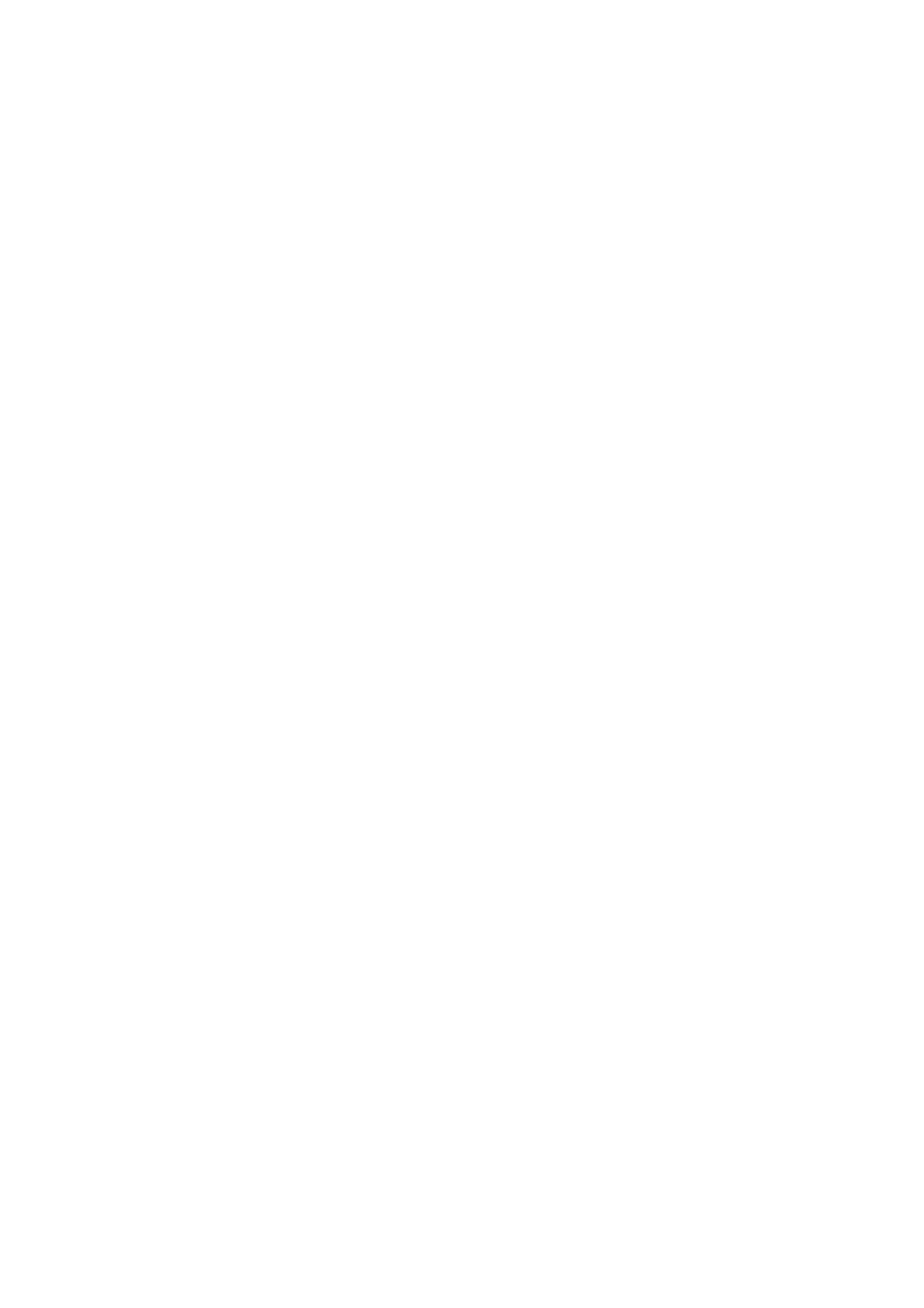# <span id="page-4-0"></span>**I. Market developments in the second half of 2008**

The financial crisis in the second half of 2008 resulted in the first ever decline in the total notional amounts outstanding of over-the-counter (OTC) derivatives since data collection began in 1998. Notional amounts of all types of OTC contracts stood at \$592.0 trillion at the end of December 2008, 13.4% lower than their total of \$683.7 trillion six months before (Graph 1, left-hand panel, and Table 1).

Facing significant price drops, markets for commodity and equity derivatives recorded volumes which were 66.5% and 36.2% lower, respectively. Against a background of severely strained credit markets combined with efforts to improve multilateral netting of offsetting contracts, credit default swap (CDS) volumes decreased by 26.9%. Foreign exchange and interest rate derivatives markets recorded their first significant downturns. Amounts outstanding of foreign exchange contracts fell by 21.0%, while amounts outstanding of interest rate contracts slid by 8.6%.

Gross market values, which measure the cost of replacing all existing contracts, represent a better measure of market risk than notional amounts. Despite the drop in amounts outstanding, significant price movements resulted in notably higher gross market values, which increased by 66.5% to \$33.9 trillion at the end of December 2008 (Graph 1, right-hand panel). The higher market values were also reflected in gross credit exposures, which grew 29.7% to \$5.0 trillion.<sup>[1](#page-4-1)</sup>



#### **1. Market value of interest rate products almost double**

In the second half of 2008 the market for OTC interest rate derivatives declined for the first time, after recording an above average rate of growth in the first half of the year. Notional amounts of these instruments fell to \$418.7 trillion at the end of December 2008, 8.6% lower than six months before (Graph 2 and Table 3). Despite the decrease in notional amounts outstanding, declining interest rates resulted in a notable 98.9% increase in the gross market value of interest rate derivatives, to \$18.4 trillion.

l

<span id="page-4-1"></span><sup>1</sup> Excluding CDS contracts for all countries except the United States. Gross credit exposures take into account legally enforceable bilateral netting agreements.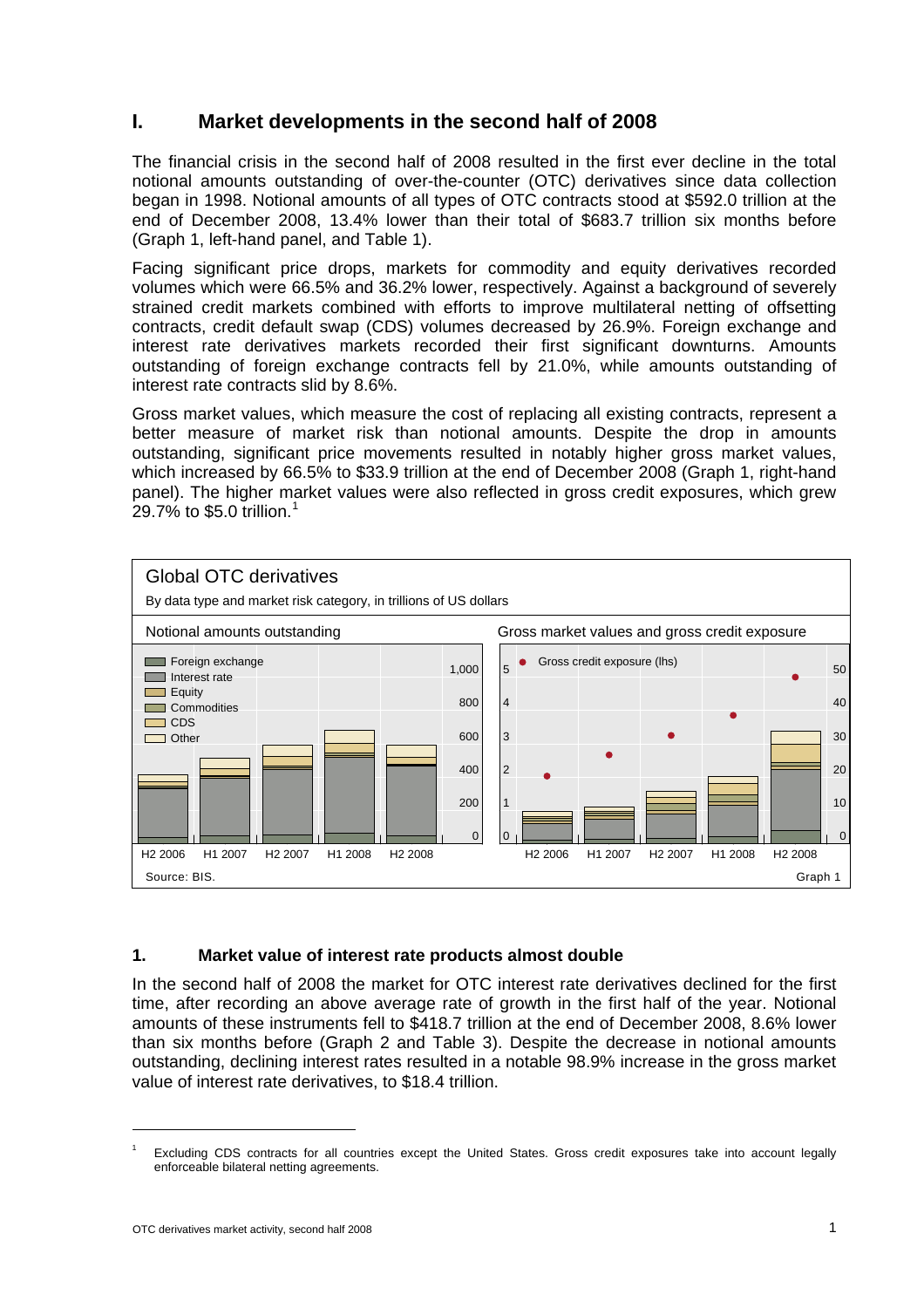<span id="page-5-0"></span>

The amount outstanding of interest rate swaps decreased 8.0% to \$328.1 trillion. Outstanding volumes of US dollar- and yen-denominated interest rate swaps remained virtually unchanged relative to the previous quarter. In contrast, interest rate swap markets denominated in euros (–10.6%), sterling (–24.2%), Australian dollars (–27.8%), Canadian dollars  $(-16.7%)$ , Swedish kronor  $(-21.2%)$  and Swiss francs  $(-6.9%)$  all saw declines in the amounts outstanding.

The gross market value for interest rate swaps  $-$  the largest market by far  $-$  grew 105.7%, from \$8.1 trillion to \$16.6 trillion. The most significant increase took place in the US dollar swap market, where the gross market value surged 201.2% to \$9.3 trillion.

Outstanding volumes of options contracts declined 17.5% to \$51.3 trillion. The gross market value of options grew by 51.3% to \$1.7 trillion. The amounts outstanding of forward rate agreements (FRAs), the smallest of the interest rate derivative segments, remained stable at \$39.3 trillion, while the gross market value of outstanding FRAs grew 74.4% to \$153 billion.

### **2. Credit default swap volumes continue to contract**

The volume of outstanding CDS contracts fell 27.0% to \$41.9 trillion against a background of severely strained credit markets and increased multilateral netting of offsetting positions by market participants. This was a continuation of the developments seen in the first half of 2008 (Graph 1 and Table 4). Single-name contracts declined by 22.8% to \$25.7 trillion while multi-name contracts, a category that includes CDS indices and CDS index tranches, saw a more pronounced decrease of 32.7%, to \$16.1 trillion.

Despite the lower outstanding volumes, the gross market value for CDS contracts increased by 78.2% to \$5.7 trillion as a result of the credit market turmoil. Gross market values grew 95.6% to \$3.7 trillion for single-name contracts and 52.5% to \$2.0 trillion for multi-name contracts.

Greater use of multilateral netting during the second half of 2008 also resulted in a change in composition across contract types (Graph 3, left-hand panel). Amounts outstanding of multiname contracts fell 32.7% to \$16.1 trillion, while the 22.8% decline in single-name contracts to \$25.7 trillion was somewhat smaller.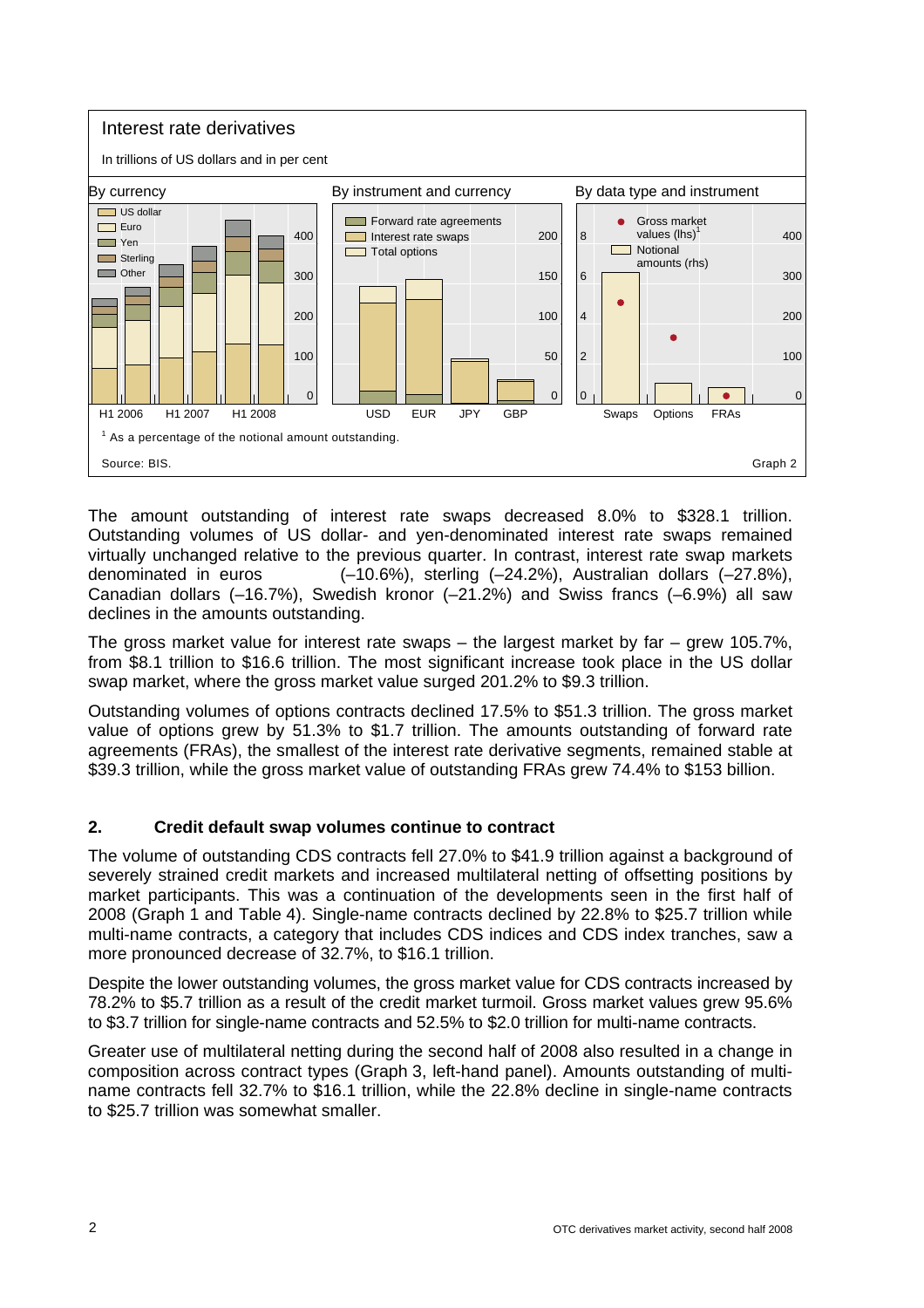<span id="page-6-0"></span>

The composition across counterparties also changed during the second half of 2008 (Graph 3, centre panel). Although the amount of CDS contracts between reporting dealers declined 24.4%, this was smaller than the 29.8% decrease in outstanding contracts between dealers and other financial institutions and the 47.7% drop in contract volumes between dealers and non-financial institutions.

Developments in gross market values across counterparties reflected the uneven declines in the outstanding volumes for the different market segments (Graph 3, right-hand panel). The market value of contracts between reporting dealers grew by 89.3% to \$3.2 trillion, representing 56.2% of the total market value of outstanding CDS contracts. The market value of contracts between reporting dealers and other financial institutions increased by 66.3%, while the market value of contracts between dealers and non-financial institutions was 51.0% higher.

### **3. Global downturn in FX derivatives**

Notional amounts outstanding of foreign exchange derivatives decreased by 21.0% to \$49.8 trillion. Gross market values rose by 73.2% to \$3.9 trillion (Table 2). Volumes of forwards and forex swaps, which account for almost half of total OTC FX derivatives in terms of notional amounts, declined by 23.1%, while options volumes fell 28.8%. In contrast, outstanding volumes of currency swaps saw a more moderate contraction of 9.7%. The US dollar and the euro remained the most important vehicle currencies, followed by the yen and sterling.

### **4. Commodity derivatives markets decline by two thirds**

Amounts outstanding of OTC commodity derivatives fell by a solid 66.5% in the second half of 2008 to \$4.4 trillion. Contracts on gold contracted by 39.2%, to \$0.4 trillion at the end of 2008, while other commodity derivatives slid by 68.0% to \$4.0 trillion. The continued decreases in commodity prices during the second half of 2008 also had a substantial impact on the gross market value of commodity contracts, which fell by 56.8% to \$1.0 trillion.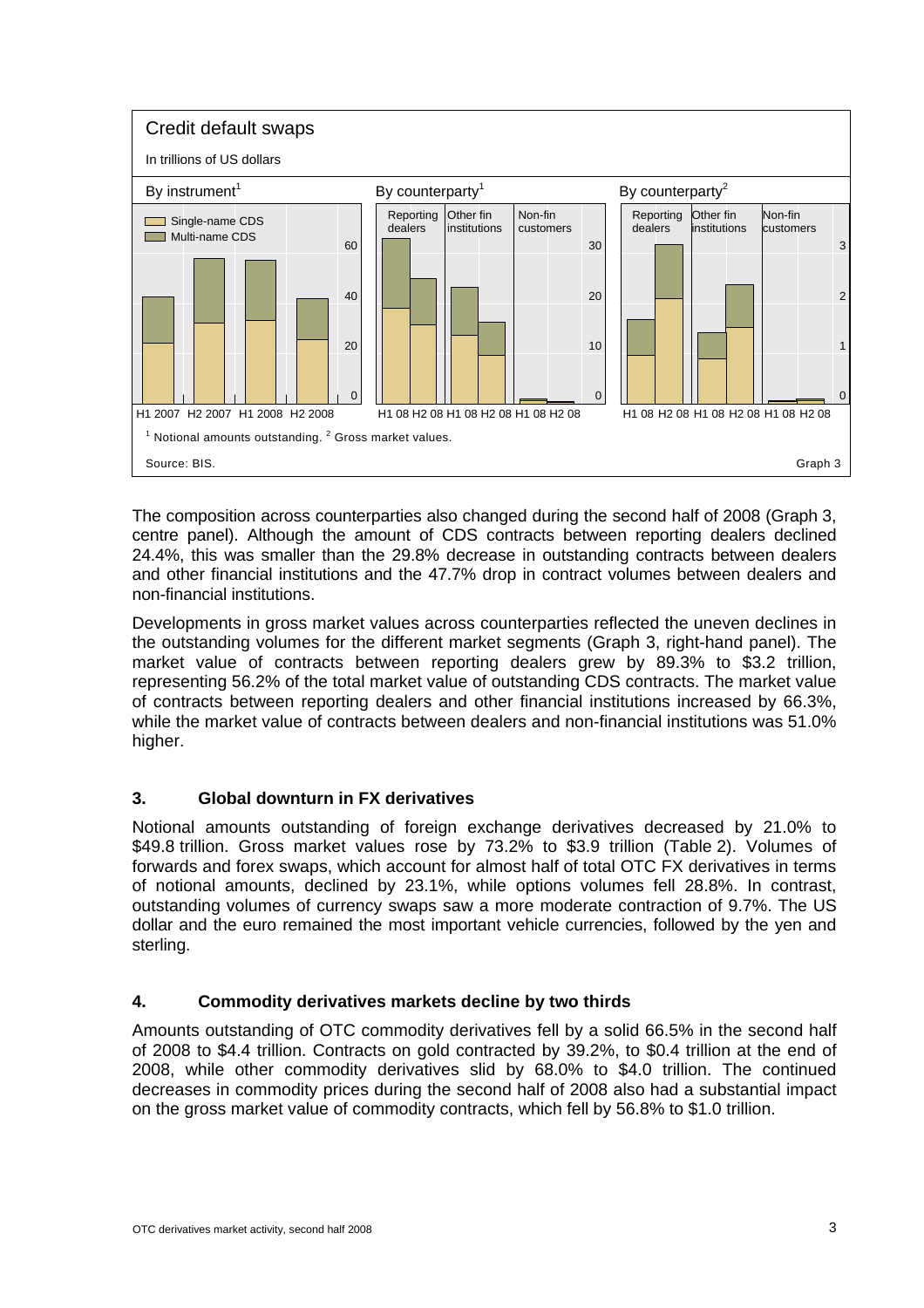#### <span id="page-7-0"></span>**5. Equity derivatives markets reflect sharply lower volumes and prices**

In the second half of 2008 positions in OTC equity derivatives decreased by 36.2% to \$6.5 trillion, well below the levels seen in recent years and a notable change of pace from the 20.1% increase in the first half of 2008. The decline in outstanding amounts was of the same relative size across contract types.

Reflecting lower outstanding positions and significantly decreased equity prices, the gross market values of outstanding equity derivatives declined a moderate 2.8%. This change was driven mainly by the gross market value of options, which account for around three quarters of all notional amounts outstanding. The market value of options fell 10.1% to \$0.8 trillion, while the gross market value of forwards and swaps increased by 19.5% to \$0.3 trillion.

#### **6. Slightly higher concentration in interest rate derivatives markets after crisis**

Concentration in increased slightly across all markets in the second half of 2008. According to the Herfindahl indices calculated on the basis of responses from individual dealers, interest rate derivatives in US dollars and sterling saw growth across all contract types, albeit from relatively low levels. In both cases the increases in concentration were more noticeable for contracts between dealers and non-reporters. Concentration did, however, also increase slightly in inter-dealer markets. Herfindahl indices also rose for FRAs in Japanese yen, with the higher concentration being more noticeable in the inter-dealer market.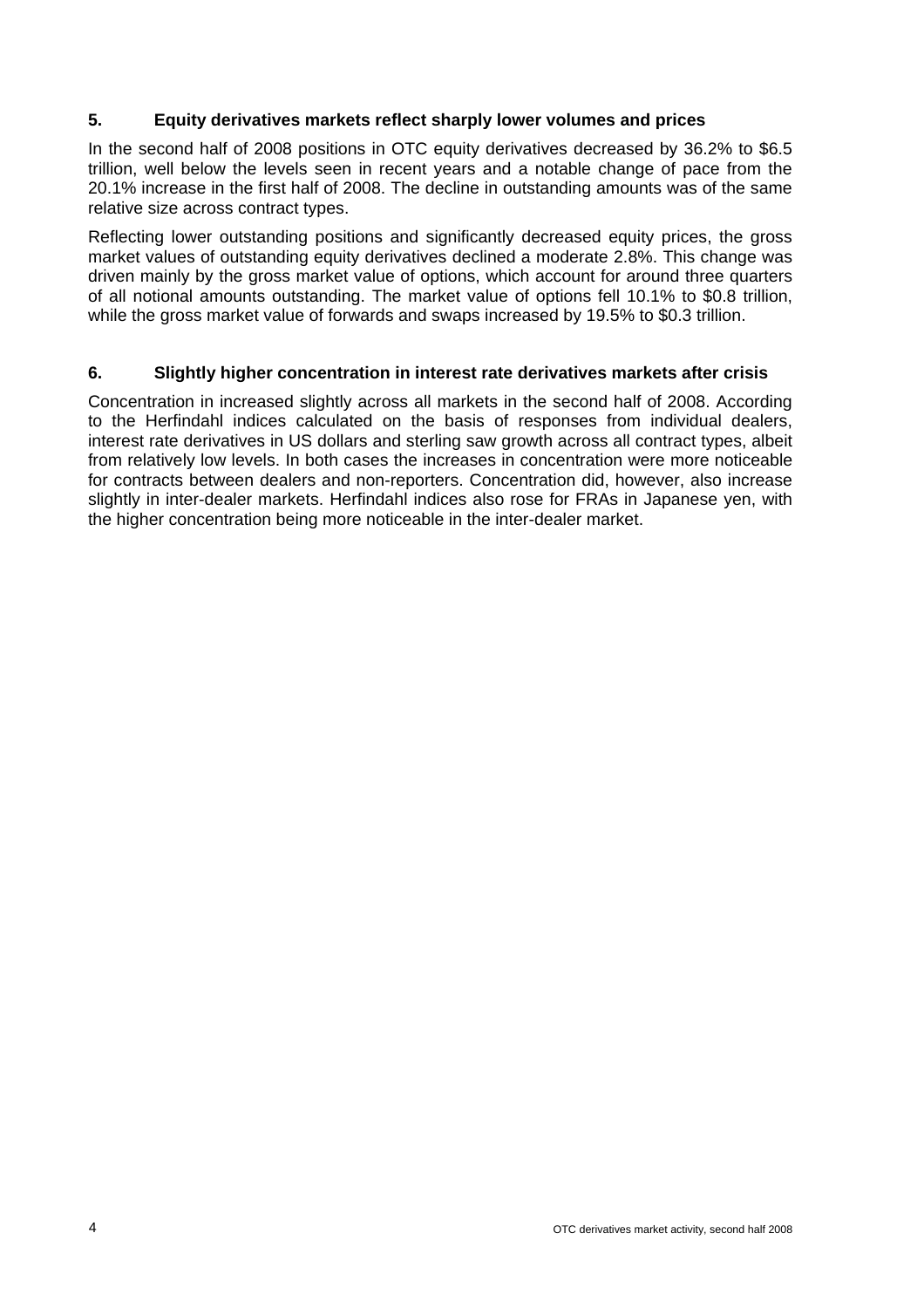# <span id="page-8-0"></span>**II. Statistical notes**

### **1. Coverage**

As of end-June 1998, the central banks of the G10 countries introduced the regular collection of statistics on derivatives markets through reporting by leading global dealers. The objective of the reporting exercise is to obtain reasonably comprehensive and internationally consistent information on the size and structure of over-the-counter (OTC) derivatives markets.

The semiannual OTC derivatives market statistics (Tables 1 to 3) provide data on notional amounts and gross market values outstanding of forwards, swaps and options of foreign exchange, interest rate, equity, commodity and credit derivatives. All published figures are adjusted for double-counting resulting from positions between reporting institutions. Notional amounts outstanding are adjusted by halving positions vis-à-vis other reporting dealers. Gross market values are adjusted by adding the total gross positive market value of contracts to the gross negative market value of contracts with non-reporting counterparties only.

As of end-June 2004, the BIS started releasing statistics on concentration measures in the context of the semiannual OTC derivatives statistics. The central banks of the G10 countries provided the BIS with data back to June 1998, including concentration measures for foreign exchange, interest rate and equity-linked derivatives (Tables 6a to 6i).

In response to a request made by the Committee on the Global Financial System (CGFS), as of end-December 2004 the BIS started releasing semiannual statistics on credit default swaps (CDS) (Tables 4 and 5), which include notional amounts outstanding and gross market values for single- and multi-name instruments. As of December 2005, additional information by counterparty, sector and rating has been made available.

### **2. Definitions**

### *2.1 Types of data collected*

**Notional amounts outstanding:** Nominal or notional amounts outstanding are defined as the gross nominal or notional value of all deals concluded and not yet settled on the reporting date. For contracts with *variable nominal or notional principal amounts*, the basis for reporting is the nominal or notional principal amounts at the time of reporting.

Nominal or notional amounts outstanding provide a measure of market size and a reference from which contractual payments are determined in derivatives markets. However, such amounts are generally not those truly at risk. The amounts at risk in derivatives contracts are a function of the price level and/or volatility of the financial reference index used in the determination of contract payments, the duration and liquidity of contracts, and the creditworthiness of counterparties. They are also a function of whether an exchange of notional principal takes place between counterparties. Gross market values provide a more accurate measure of the scale of financial risk transfer taking place in derivatives markets.

**Gross positive and negative market values:** Gross market values are defined as the sums of the absolute values of all open contracts with either positive or negative replacement values evaluated at market prices prevailing on the reporting date. Thus, the gross positive market value of a dealer's outstanding contracts is the sum of the replacement values of all contracts that are in a current gain position to the reporter at current market prices (and therefore, if they were settled immediately, would represent claims on counterparties). The gross negative market value is the sum of the values of all contracts that have a negative value on the reporting date (ie those that are in a current loss position and therefore, if they were settled immediately, would represent liabilities of the dealer to its counterparties).

The term "gross" is used to indicate that contracts with positive and negative replacement values with the same counterparty are not netted. Nor are the sums of positive and negative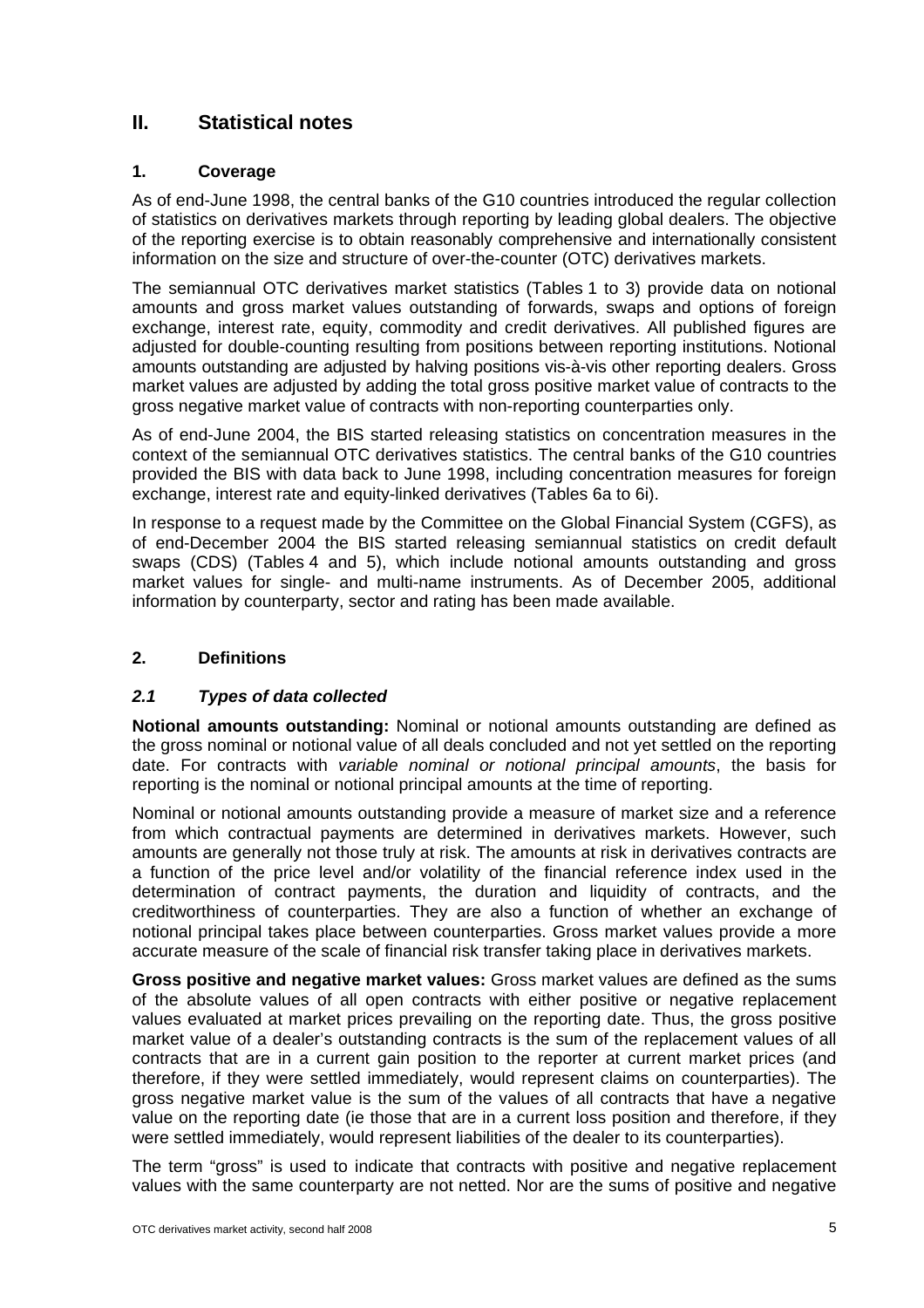<span id="page-9-0"></span>contract values within a market risk category such as foreign exchange contracts, interest rate contracts, equities and commodities set off against one another.

As stated above, gross market values supply information about the potential scale of market risk in derivatives transactions. Furthermore, gross market value at current market prices provides a measure of economic significance that is readily comparable across markets and products.

**Current credit exposure and liabilities:** Current credit exposure represents the gross value of contracts that have a positive market value after taking account of legally enforceable bilateral netting agreements. Liabilities arising from OTC derivatives contracts represent the gross value of contracts that have a negative market value taking account of legally enforceable bilateral netting agreements.

**Herfindahl index:** The Herfindahl index represents a measure of market concentration and is defined as the sum of the squares of the market shares of each individual institution. It ranges from 0 to 10,000. The more concentrated the market, the higher the measure becomes. If the market is fully concentrated (only one institution), the measure will have the (maximum) value of 10,000.

#### *2.2 Instrument types*

**Forward contracts:** Forward contracts represent agreements for delayed delivery of financial instruments or commodities in which the buyer agrees to purchase and the seller agrees to deliver, at a specified future date, a specified instrument or commodity at a specified price or yield. Forward contracts are generally not traded on organised exchanges and their contractual terms are not standardised. The reporting exercise also includes transactions where only the difference between the contracted forward outright rate and the prevailing spot rate is settled at maturity, such as non-deliverable forwards (ie forwards which do not require physical delivery of a non-convertible currency) and other contracts for differences.

**Swaps:** Swaps are transactions in which two parties agree to exchange payment streams based on a specified notional amount for a specified period. Forward-starting swap contracts are reported as swaps.

**Options:** Option contracts convey either the right or the obligation, depending upon whether the reporting institution is the purchaser or the writer, respectively, to buy or sell a financial instrument or commodity at a specified price up to a specified future date.

#### *2.3 Specific definitions for credit default swaps*

**Single-name CDS:** A credit derivative where the reference entity is a single name.

**Multi-name CDS:** A contract where the reference entity is more than one name, as in portfolio or basket CDS or CDS indices. A basket CDS is a CDS where the credit event is the default of some combination of the credits in a specified basket of credits.

### **3. Data availability and next publication date**

Detailed tables on OTC derivatives and concentration measures from end-June 1998 are available, with their main breakdowns, on the BIS website under www.bis.org/statistics/derstats.htm.

These published data may be subject to revisions. In most cases such revisions are likely to be minor. Should significant revisions occur, users will be informed of the revisions on the BIS website.

The next OTC derivatives statistics, covering the first half of 2009, will be released no later than 30 November 2009.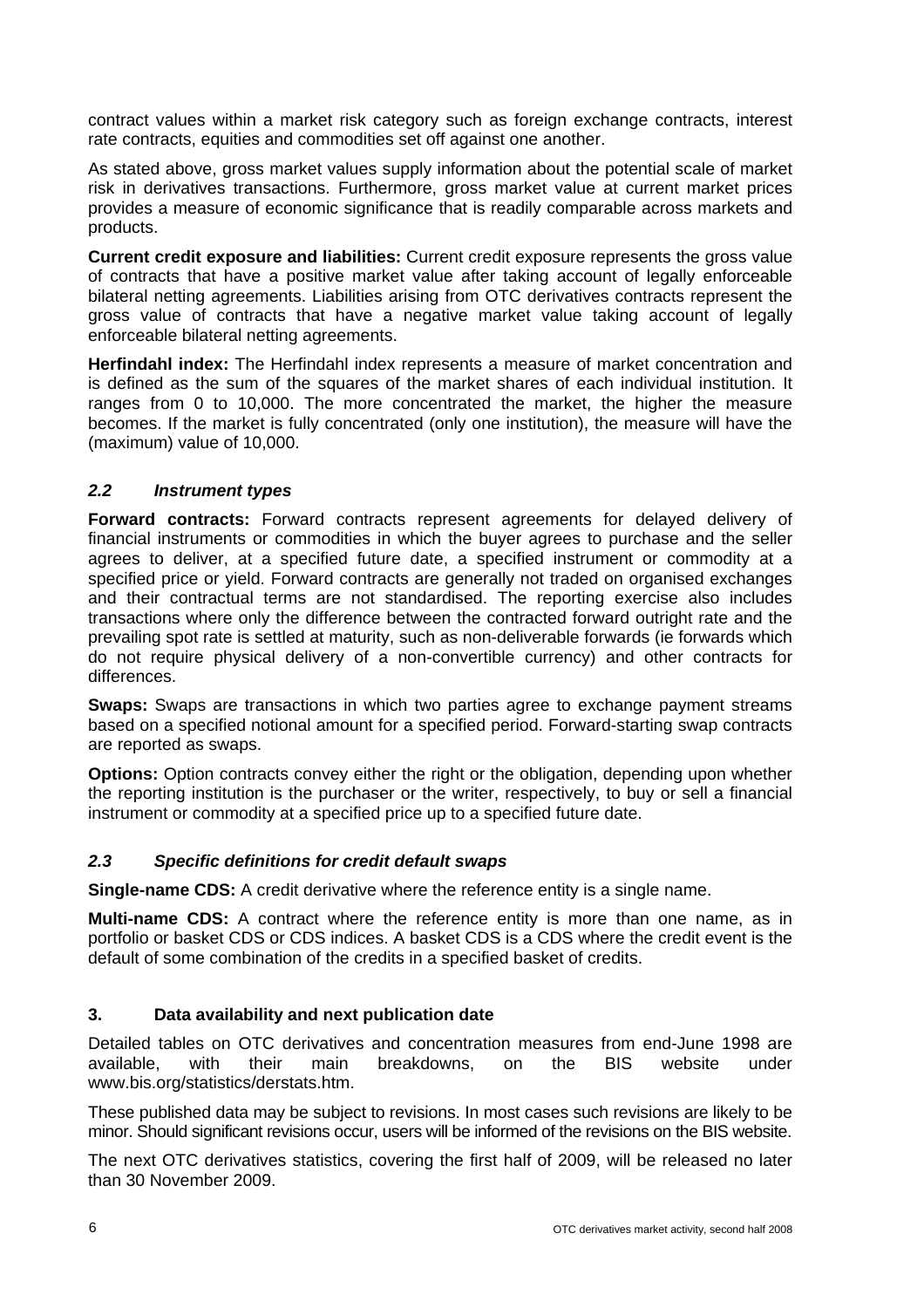# <span id="page-10-0"></span>**III. Statistical tables**

#### Table 1

#### The global OTC derivatives market<sup>1</sup>

Amounts outstanding in billions of US dollars

|                                                 |             | <b>Notional amounts outstanding</b> |             |                    |             |                    | <b>Gross market values</b> |                    |
|-------------------------------------------------|-------------|-------------------------------------|-------------|--------------------|-------------|--------------------|----------------------------|--------------------|
|                                                 | Jun<br>2007 | <b>Dec</b><br>2007                  | Jun<br>2008 | <b>Dec</b><br>2008 | Jun<br>2007 | <b>Dec</b><br>2007 | Jun<br>2008                | <b>Dec</b><br>2008 |
| <b>GRAND TOTAL</b><br>(including CDS)           | 516,407     | 595,341                             | 683,726     | 591,963            | 11,140      | 15,813             | 20,353                     | 33,889             |
| A. Foreign exchange contracts                   | 48,645      | 56,238                              | 62,983      | 49,753             | 1,345       | 1,807              | 2,262                      | 3,917              |
| Outright forwards<br>and forex swaps            | 24,530      | 29,144                              | 31,966      | 24,562             | 492         | 675                | 802                        | 1,732              |
| Currency swaps                                  | 12,312      | 14,347                              | 16,307      | 14,725             | 619         | 817                | 1,071                      | 1,588              |
| Options                                         | 11,804      | 12,748                              | 14,710      | 10,466             | 235         | 315                | 388                        | 597                |
| Memo: Exchange-traded contracts <sup>2</sup>    | 303         | 291                                 | 367         | 220                | $\cdots$    |                    | $\cdots$                   |                    |
| B. Interest rate contracts <sup>3</sup>         | 347,312     | 393,138                             | 458,304     | 418,678            | 6,063       | 7,177              | 9,263                      | 18,420             |
| <b>FRAs</b>                                     | 22,809      | 26,599                              | 39,370      | 39,262             | 43          | 41                 | 88                         | 153                |
| Swaps                                           | 272,216     | 309,588                             | 356,772     | 328,114            | 5,321       | 6,183              | 8,056                      | 16,573             |
| Options                                         | 52,288      | 56,951                              | 62,162      | 51,301             | 700         | 953                | 1,120                      | 1,694              |
| Memo: Exchange-traded contracts <sup>2</sup>    | 86,150      | 71,051                              | 73,779      | 52,712             | $\cdots$    |                    | $\cdots$                   | .                  |
| C. Equity-linked contracts                      | 8,590       | 8,469                               | 10,177      | 6,494              | 1,116       | 1,142              | 1,146                      | 1,113              |
| Forwards and swaps                              | 2,470       | 2,233                               | 2,657       | 1,632              | 240         | 239                | 283                        | 338                |
| Options                                         | 6,119       | 6,236                               | 7,520       | 4,862              | 876         | 903                | 863                        | 775                |
| Memo: Exchange-traded contracts <sup>2</sup>    | 8,637       | 7,735                               | 7,862       | 4,945              | $\cdots$    |                    | $\ddotsc$                  | .                  |
| D. Commodity contracts <sup>4</sup>             | 7,567       | 8,455                               | 13,229      | 4,427              | 636         | 1,899              | 2,209                      | 955                |
| Gold                                            | 426         | 595                                 | 649         | 395                | 47          | 70                 | 68                         | 65                 |
| Other                                           | 7,141       | 7,861                               | 12,580      | 4,032              | 589         | 1,829              | 2,142                      | 890                |
| Forwards and swaps                              | 3,447       | 5,085                               | 7,561       | 2,471              | .           | .                  | $\cdots$                   | $\cdots$           |
| Options                                         | 3,694       | 2,776                               | 5,019       | 1,561              | $\cdots$    |                    | $\cdots$                   | $\cdots$           |
| E. Credit default swaps <sup>5</sup>            | 42,581      | 57,894                              | 57,325      | 41,868             | 721         | 2,002              | 3,172                      | 5.652              |
| Single-name instruments                         | 24,239      | 32,246                              | 33,334      | 25,730             | 406         | 1,143              | 1,889                      | 3,695              |
| Multi-name instruments                          | 18,341      | 25,648                              | 23,991      | 16,138             | 315         | 859                | 1,283                      | 1,957              |
| F. Unallocated <sup>6</sup>                     | 61,713      | 71,146                              | 81,708      | 70,742             | 1,259       | 1,788              | 2,301                      | 3,831              |
| <b>GROSS CREDIT EXPOSURE</b>                    | $\cdots$    |                                     | $\cdots$    |                    | 2,672       | 3,256              | 3,859                      | 5,004              |
| Memo: Exchange-traded contracts <sup>2, 8</sup> | 95,091      | 79,078                              | 82,008      | 57,876             | $\cdots$    | .                  | $\cdots$                   |                    |

1 All figures are adjusted for double-counting. Notional amounts outstanding have been adjusted by halving positions vis-à-vis other reporting dealers. Gross market values have been calculated as the sum of the total gross positive market value of contracts and the absolute value of the gross negative market value of contracts with non-reporting counterparties.<br><sup>2</sup> Sources: FOW TRADEdata; Futures Industry Association; various futures and options exchanges. <sup>3</sup> Singl interest rate, equity, commodity and credit derivatives of non-reporting institutions, based on the latest Triennial Central Bank<br>Survey of Foreign Exchange and Derivatives Market Activity, in 2007. <sup>7</sup> Gross market values commodity contracts.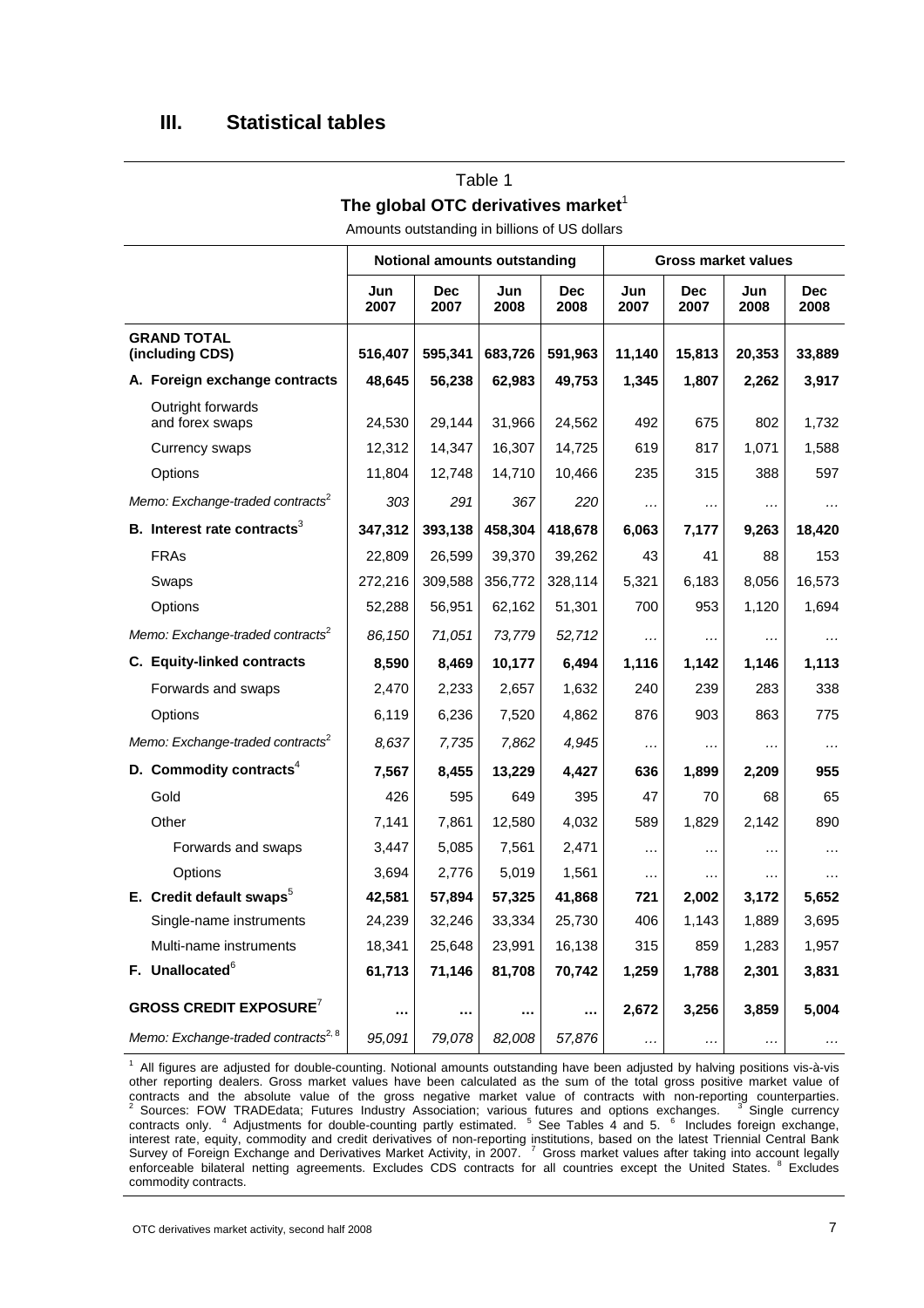#### Table 2

# The global OTC foreign exchange derivatives market<sup>1,2</sup>

|                                                  |             |                    | <b>Notional amounts outstanding</b> |                    |             | <b>Gross market values</b> |             |                    |
|--------------------------------------------------|-------------|--------------------|-------------------------------------|--------------------|-------------|----------------------------|-------------|--------------------|
|                                                  | Jun<br>2007 | <b>Dec</b><br>2007 | Jun<br>2008                         | <b>Dec</b><br>2008 | Jun<br>2007 | <b>Dec</b><br>2007         | Jun<br>2008 | <b>Dec</b><br>2008 |
| <b>Total contracts</b>                           | 48,645      | 56,238             | 62,983                              | 49,753             | 1,345       | 1,807                      | 2,262       | 3,917              |
| With reporting<br>dealers                        | 19,173      | 21,334             | 24,845                              | 19,380             | 455         | 594                        | 782         | 1,427              |
| With other financial<br>institutions             | 19,144      | 24,357             | 26,775                              | 21,214             | 557         | 806                        | 995         | 1,753              |
| With non-financial<br>customers                  | 10,329      | 10,548             | 11,362                              | 9,158              | 333         | 407                        | 484         | 737                |
| Up to 1 year <sup>3</sup>                        | 36,950      | 40,316             | 43,639                              | 32,375             | $\cdots$    | $\cdots$                   | $\cdots$    |                    |
| Between 1 and<br>5 years $3$                     | 8,090       | 8,553              | 10,701                              | 9,664              | $\cdots$    | $\cdots$                   | $\cdots$    |                    |
| Over 5 years <sup>3</sup>                        | 3,606       | 7,370              | 8,643                               | 7,715              | $\cdots$    | $\cdots$                   | $\cdots$    | .                  |
| US dollar                                        | 40,513      | 46,947             | 52,152                              | 42,170             | 1,112       | 1,471                      | 1,838       | 3,133              |
| Euro                                             | 18,280      | 21,806             | 25,963                              | 20,969             | 455         | 790                        | 1,010       | 1,567              |
| Yen                                              | 10,602      | 12,857             | 13,616                              | 12,128             | 389         | 371                        | 433         | 916                |
| Sterling                                         | 7,770       | 7,979              | 8,377                               | 5,606              | 174         | 260                        | 280         | 692                |
| Swiss franc                                      | 3,056       | 3,662              | 3,964                               | 3,239              | 54          | 91                         | 119         | 197                |
| Canadian dollar                                  | 2,239       | 2,404              | 2,226                               | 1,711              | 106         | 134                        | 93          | 127                |
| Swedish krona                                    | 1,390       | 1,525              | 1,589                               | 1,261              | 23          | 29                         | 30          | 88                 |
| Other                                            | 13,440      | 15,297             | 18,078                              | 12,421             | 377         | 470                        | 721         | 1,114              |
| Memo: Exchange-<br>traded contracts <sup>4</sup> | 303         | 291                | 367                                 | 220                | $\cdots$    | $\cdots$                   | $\cdots$    |                    |

Amounts outstanding in billions of US dollars

<sup>1</sup> See footnote 1 to Table 1. <sup>2</sup> Counting both currency sides of every foreign exchange transaction means that the currency breakdown sums to 200% of the aggregate. <sup>3</sup> Residual maturity. <sup>4</sup> See footnote 2 to Table 1.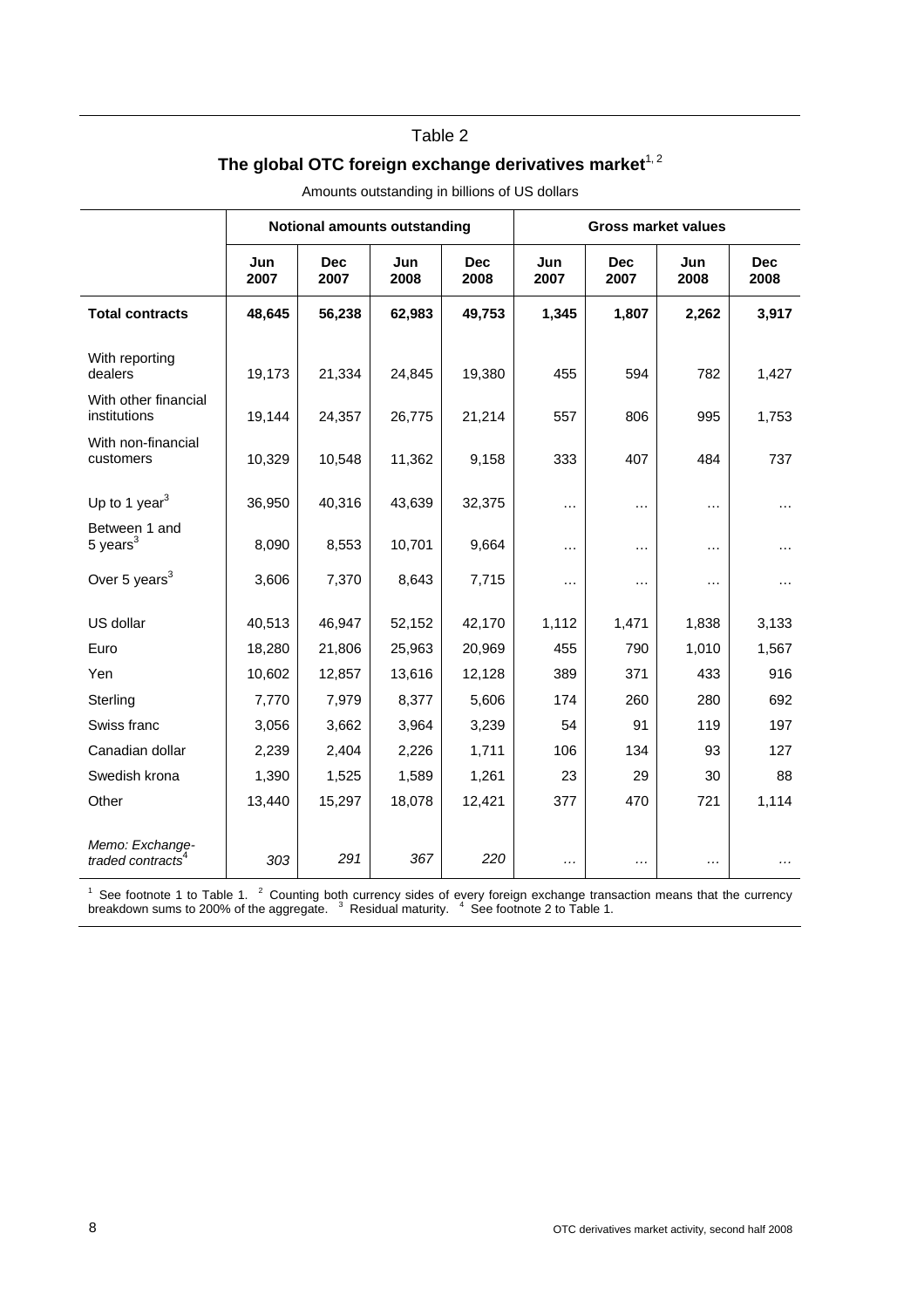#### Table 3

# The global OTC interest rate derivatives market<sup>1</sup>

|                                                                  |             | <b>Notional amounts outstanding</b> |             |                                |             | <b>Gross market values</b> |             |                    |
|------------------------------------------------------------------|-------------|-------------------------------------|-------------|--------------------------------|-------------|----------------------------|-------------|--------------------|
|                                                                  | Jun<br>2007 | <b>Dec</b><br>2007                  | Jun<br>2008 | <b>Dec</b><br>2008             | Jun<br>2007 | <b>Dec</b><br>2007         | Jun<br>2008 | <b>Dec</b><br>2008 |
| <b>Total contracts</b>                                           | 347,312     | 393,138                             | 458,304     | 418,678                        | 6,063       | 7,177                      | 9,263       | 18,420             |
| With reporting<br>dealers                                        | 148,555     | 157,245                             | 188,982     | 162,970                        | 2,375       | 2,774                      | 3,554       | 6,629              |
| With other financial<br>institutions                             | 153,370     | 193,107                             | 223,023     | 214,107                        | 2,946       | 3,786                      | 4,965       | 10,731             |
| With non-financial<br>customers                                  | 45,387      | 42,786                              | 46,299      | 41,601                         | 742         | 617                        | 745         | 1,061              |
| Up to 1 year <sup>2</sup>                                        | 132,402     | 127,601                             | 153,181     | 137,278                        | $\cdots$    | $\cdots$                   | $\cdots$    | $\cdots$           |
| Between 1 and<br>5 years $^2$                                    | 125,700     | 134,713                             | 150,096     | 138,263                        | $\cdots$    | $\ldots$                   | $\cdots$    | $\cdots$           |
| Over 5 years <sup>2</sup>                                        | 89,210      | 130,824                             | 155,028     | 143,137                        | $\cdots$    | $\cdots$                   | $\cdots$    | $\cdots$           |
| US dollar                                                        | 114,371     | 129,756                             | 149,813     | 146,249                        | 1,851       | 3,219                      | 3,601       | 10,200             |
| Euro                                                             | 127,648     | 146,082                             | 171,877     | 154,773                        | 2,846       | 2,688                      | 3,910       | 5,200              |
| Yen                                                              | 48,035      | 53,099                              | 58,056      | 56,419                         | 364         | 401                        | 380         | 815                |
| Sterling                                                         | 27,676      | 28,390                              | 38,619      | 29,593                         | 627         | 430                        | 684         | 1,189              |
| Swiss franc                                                      | 3,921       | 4,101                               | 5,253       | 4,967                          | 52          | 42                         | 71          | 108                |
| Canadian dollar                                                  | 2,828       | 3,014                               | 3,286       | 2,701                          | 43          | 37                         | 60          | 176                |
| Swedish krona                                                    | 5,155       | 5,176                               | 6,454       | 5,104                          | 48          | 43                         | 73          | 122                |
| Other                                                            | 17,678      | 23,520                              | 24,946      | 18,872                         | 232         | 317                        | 484         | 610                |
| Memo: Exchange-<br>traded contracts <sup>3</sup>                 | 86,150      | 71,051                              | 73,779      | 52,712                         | .           | .                          | .           | $\cdots$           |
| <sup>1</sup> See footnote 1 to Table 1. $2^2$ Residual maturity. |             |                                     |             | $3$ See footnote 2 to Table 1. |             |                            |             |                    |

Amounts outstanding in billions of US dollars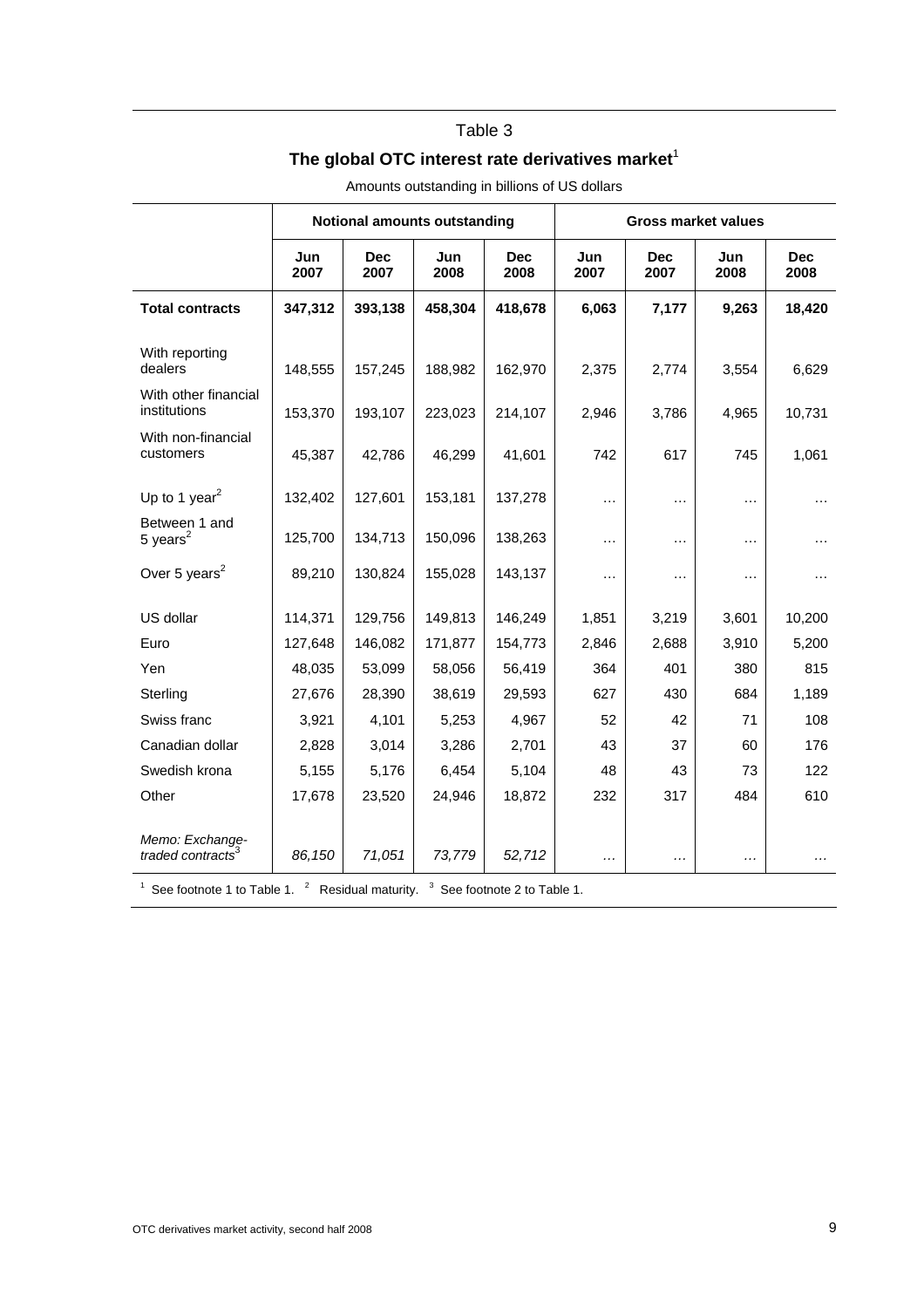|                                      |               |               |              | <b>Notional amounts outstanding</b> |                  |              |               |               |              |            | <b>Gross market values</b> |            |
|--------------------------------------|---------------|---------------|--------------|-------------------------------------|------------------|--------------|---------------|---------------|--------------|------------|----------------------------|------------|
|                                      |               | December 2007 |              |                                     | <b>June 2008</b> |              |               | December 2008 |              | <b>Dec</b> | <b>Jun</b>                 | <b>Dec</b> |
|                                      | <b>Bought</b> | Sold          | <b>Total</b> | <b>Bought</b>                       | Sold             | <b>Total</b> | <b>Bought</b> | Sold          | <b>Total</b> | 2007       | 2008                       | 2008       |
| <b>Total CDS contracts</b>           | 44,298        | 45,626        | 57,894       | 45,853                              | 44,555           | 57,325       | 33,866        | 33,024        | 41,868       | 2,002      | 3,172                      | 5,652      |
| With reporting dealers               | 31,387        | 32,673        | 32,030       | 33,309                              | 32,858           | 33,083       | 25,033        | 25,010        | 25,022       | 938        | 1,678                      | 3,177      |
| With other financial institutions    | 12,513        | 12,661        | 25,174       | 12,010                              | 11,287           | 23,297       | 8,526         | 7,826         | 16,352       | 1,011      | 1,430                      | 2,377      |
| Banks and securities firms           | 6,843         | 7,163         | 14,006       | 6,985                               | 6,698            | 13,683       | 5,841         | 5,505         | 11,345       | 489        | 737                        | 1,575      |
| Insurance firms                      | 328           | 176           | 504          | 279                                 | 119              | 398          | 284           | 115           | 399          | 19         | 26                         |            |
| Other                                | 5,342         | 5,322         | 10,664       | 4,746                               | 4,469            | 9,216        | 2,401         | 2,207         | 4,608        | 504        | 667                        |            |
| With non-financial customers         | 399           | 291           | 690          | 534                                 | 410              | 944          | 306           | 188           | 494          | 52         | 65                         |            |
| Up to 1 year                         | 2,575         | 2,482         | 3,130        | 3,327                               | 3,092            | 3,968        | 2,436         | 2,337         | 2,975        | $\cdots$   | $\ldots$                   |            |
| Between 1 and 5 years                | 27,640        | 28,693        | 35,954       | 29,538                              | 29,145           | 36,923       | 21,464        | 21,112        | 26,714       | $\cdots$   | $\ldots$                   |            |
| Over 5 years                         | 14,084        | 14,451        | 18,811       | 12,988                              | 12,318           | 16,433       | 9,965         | 9,576         | 12,179       | $\cdots$   | $\ldots$                   |            |
| Single-name instruments <sup>2</sup> | 24,554        | 24,740        | 32,246       | 26,610                              | 25,812           | 33,334       | 21,070        | 20,470        | 25,730       | 1,143      | 1,889                      | 3,695      |
| Multi-name instruments               | 19,745        | 20,885        | 25,648       | 19,243                              | 18,743           | 23,991       | 12,796        | 12,554        | 16,138       | 859        | 1,283                      | 1,957      |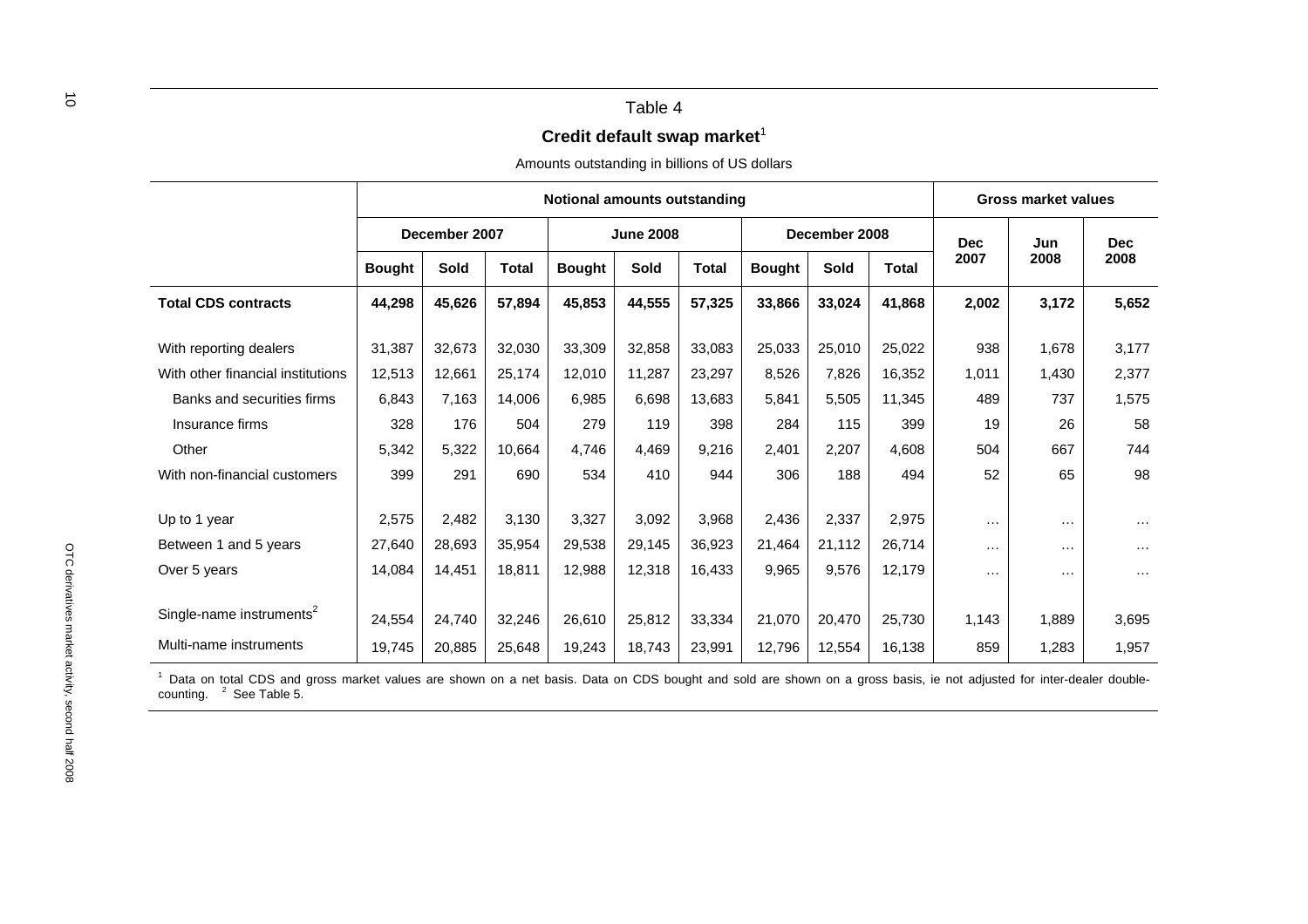#### Table 5

## **Credit default swap market<sup>1</sup>**

# **Single-name instruments**

Amounts outstanding in billions of US dollars

|                                      |               |               |              | <b>Notional amounts outstanding</b> |                  |              |               |               |              |            | <b>Gross market values</b> |            |
|--------------------------------------|---------------|---------------|--------------|-------------------------------------|------------------|--------------|---------------|---------------|--------------|------------|----------------------------|------------|
|                                      |               | December 2007 |              |                                     | <b>June 2008</b> |              |               | December 2008 |              | <b>Dec</b> | <b>Jun</b>                 | <b>Dec</b> |
|                                      | <b>Bought</b> | Sold          | <b>Total</b> | <b>Bought</b>                       | Sold             | <b>Total</b> | <b>Bought</b> | Sold          | <b>Total</b> | 2007       | 2008                       | 2008       |
| <b>Total single-name instruments</b> | 24,554        | 24,740        | 32,246       | 26,610                              | 25,812           | 33,334       | 21,070        | 20,470        | 25,730       | 1,143      | 1,889                      | 3,695      |
| With reporting dealers               | 16,916        | 17,181        | 17,049       | 19,139                              | 19,037           | 19,088       | 15,878        | 15,741        | 15,810       | 485        | 959                        | 2,103      |
| With other financial institutions    | 7,365         | 7,340         | 14,706       | 7,057                               | 6,589            | 13,646       | 4,996         | 4,612         | 9,608        | 634        | 893                        | 1,530      |
| Banks and securities firms           | 3,954         | 3,932         | 7.886        | 4.070                               | 3,745            | 7,814        | 3,328         | 3,030         | 6,358        | 320        | 451                        | 999        |
| Insurance firms                      | 173           | 107           | 280          | 146                                 | 96               | 242          | 185           | 89            | 274          | 13         | 18                         | 43         |
| Other                                | 3,238         | 3,301         | 6,540        | 2.841                               | 2,749            | 5,590        | 1,483         | 1,492         | 2,976        | 301        | 425                        | 488        |
| With non-financial customers         | 272           | 219           | 492          | 415                                 | 185              | 600          | 196           | 117           | 313          | 24         | 36                         | 62         |
| Up to 1 year                         | 1,590         | 1,512         | 2,003        | 2,294                               | 2,150            | 2,786        | 1,864         | 1,791         | 2,274        | $\cdots$   | $\cdots$                   | $\cdots$   |
| Between 1 and 5 years                | 16,033        | 16,397        | 20,896       | 17,511                              | 17,275           | 21,812       | 13,280        | 12,967        | 16,265       | $\cdots$   | $\cdots$                   | $\cdots$   |
| Over 5 years                         | 6,931         | 6,831         | 9,346        | 6,805                               | 6,388            | 8,736        | 5,926         | 5,713         | 7,191        | $\cdots$   | $\cdots$                   | $\cdots$   |
| Sovereigns                           | 1,410         | 1,390         | 1,798        | 1,659                               | 1,641            | 2,177        | 1,277         | 1,282         | 1,650        | $\cdots$   | $\cdots$                   | $\cdots$   |
| Non-sovereigns                       | 23,144        | 23,350        | 30,448       | 24,951                              | 24,171           | 31,157       | 19,793        | 19,188        | 24,080       | $\cdots$   | .                          | $\cdots$   |
| Investment grade                     | 15,249        | 16,071        | 20,659       | 17,380                              | 17,218           | 22,155       | 13,728        | 13,627        | 16,957       | $\cdots$   | $\cdots$                   | $\cdots$   |
| Below investment grade               | 3,751         | 3,716         | 5,011        | 5,535                               | 5,343            | 6,756        | 4,672         | 4,100         | 5,492        | .          | $\cdots$                   | $\cdots$   |
| Non-rated                            | 5,553         | 4,954         | 6,576        | 3,696                               | 3,251            | 4,423        | 2,671         | 2,743         | 3,281        | $\cdots$   | $\cdots$                   | $\cdots$   |

 $^1$  Data on total CDS and gross market values are shown on a net basis. Data on CDS bought and sold are shown on a gross basis, ie not adjusted for inter-dealer doublecounting.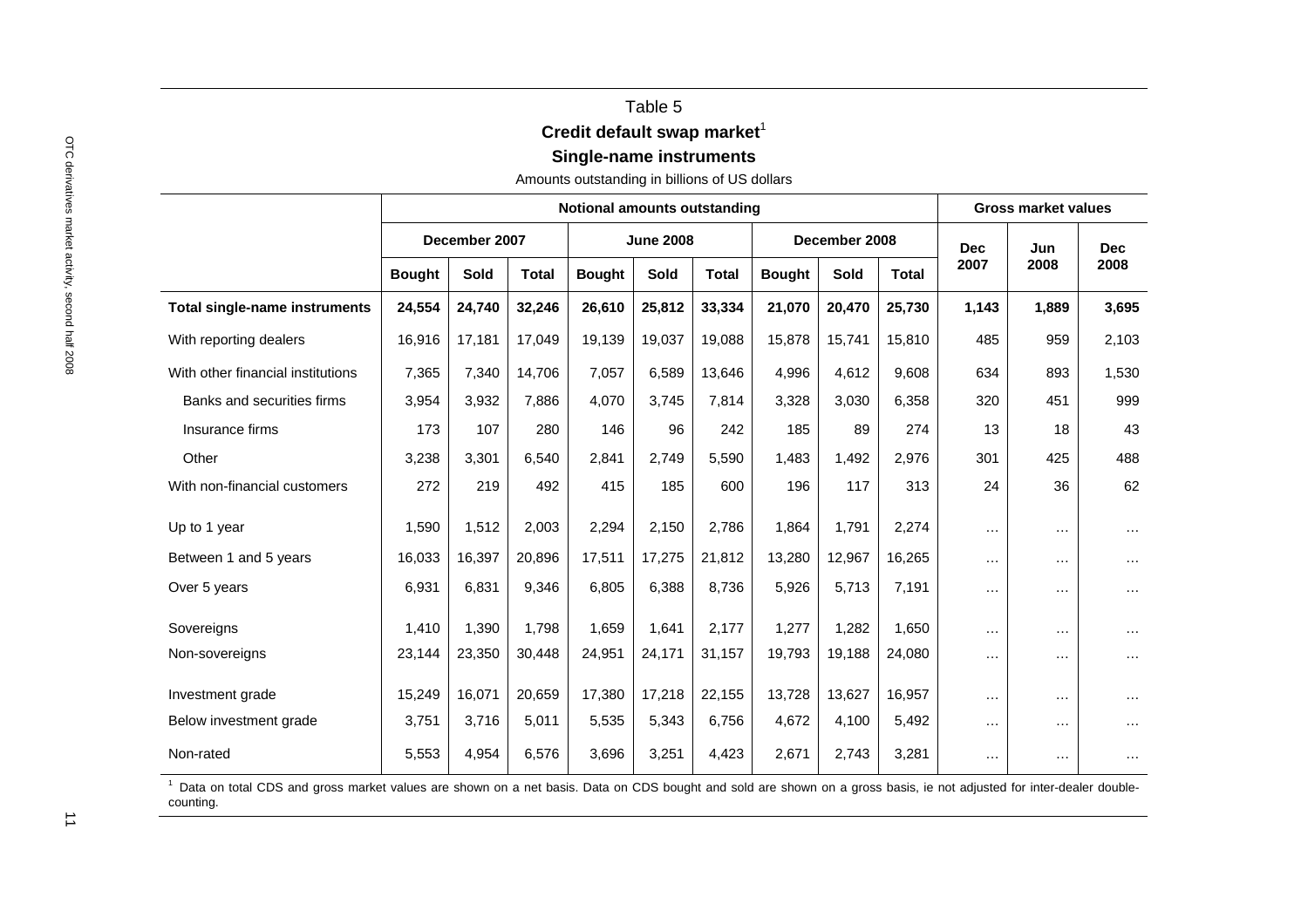|                 |             | <b>Canadian dollar</b> |           |                       | <b>Swiss franc</b> |                    |                       | Euro             |                    |       | <b>Sterling</b>  |                    |         | Japanese yen     |                    |                       | Swedish krona    |                    |                   | <b>US dollar</b> |
|-----------------|-------------|------------------------|-----------|-----------------------|--------------------|--------------------|-----------------------|------------------|--------------------|-------|------------------|--------------------|---------|------------------|--------------------|-----------------------|------------------|--------------------|-------------------|------------------|
|                 | <b>FRAs</b> | IRS <sup>2</sup>       | Opts. $3$ | $ $ FRAs <sup>1</sup> | IRS <sup>2</sup>   | Opts. <sup>3</sup> | $ $ FRAs <sup>1</sup> | IRS <sup>2</sup> | Opts. <sup>3</sup> | FRAST | IRS <sup>2</sup> | Opts. <sup>3</sup> | $RAS^1$ | IRS <sup>2</sup> | Opts. <sup>3</sup> | $ $ FRAs <sup>1</sup> | IRS <sup>2</sup> | Opts. <sup>3</sup> | FRAs <sup>1</sup> | IRS <sup>2</sup> |
| Jun 1998        | 824         | 681                    | 999       | 1,053                 | 504                | 953                | $\cdots$              | $\ddotsc$        | $\ddotsc$          | 713   | 419              | 723                | 779     | 440              | 500                | 1.160                 | 539              | 975                | 521               | 393              |
| Dec 1998        | 810         | 647                    | 962       | 1,133                 | 542                | 1,077              | $\ddotsc$             | $\ddotsc$        | $\ldots$           | 828   | 406              | 628                | 860     | 440              | 436                | 965                   | 542              | 899                | 617               | 415              |
| <b>Jun 1999</b> | 923         | 737                    | 1,438     | 1.085                 | 678                | 937                | 834                   | 572              | 525                | 856   | 433              | 828                | 942     | 484              | 949                | 870                   | 549              | 824                | 655               | 495              |
| Dec 1999        | 1,373       | 800                    | 1,340     | 1,317                 | 643                | 1,154              | 937                   | 522              | 578                | 641   | 444              | 686                | 932     | 528              | 596                | 914                   | 601              | 987                | 710               | 490              |
| Jun 2000        | 1,418       | 856                    | 1,458     | 1,421                 | 655                | 1,432              | 851                   | 511              | 530                | 614   | 429              | 677                | 1,014   | 545              | 715                | 936                   | 586              | 1,036              | 755               | 500              |
| Dec 2000        | 1,452       | 876                    | 1,791     | 1,274                 | 688                | 2,439              | 1.107                 | 500              | 565                | 728   | 448              | 662                | 1.109   | 585              | 791                | 957                   | 640              | 1,076              | 879               | 528              |
| <b>Jun 2001</b> | 1,347       | 874                    | 1,621     | 1,264                 | 678                | 1,239              | 936                   | 486              | 559                | 693   | 438              | 648                | 1,937   | 613              | 708                | 1,125                 | 592              | 989                | 888               | 529              |
| Dec 2001        | 1,812       | 1,044                  | 1,702     | 1,252                 | 788                | 1,228              | 740                   | 524              | 584                | 638   | 476              | 727                | 1,758   | 706              | 1,217              | 1,002                 | 608              | 1,081              | 1,145             | 730              |
| Jun 2002        | 1,556       | 1,044                  | 1,682     | 1,234                 | 824                | 1,461              | 556                   | 478              | 561                | 605   | 489              | 648                | 1,763   | 779              | 1,202              | 944                   | 532              | 1,149              | 907               | 666              |
| Dec 2002        | 1,818       | 1,047                  | 2,112     | 1,218                 | 846                | 1,693              | 571                   | 492              | 546                | 610   | 515              | 615                | 1,942   | 790              | 1,624              | 886                   | 569              | 1,224              | 1,042             | 682              |
| Jun 2003        | 1,530       | 1,041                  | 2,161     | 1,264                 | 896                | 1,684              | 539                   | 481              | 608                | 607   | 544              | 643                | 1,972   | 806              | 1,223              | 839                   | 561              | 1,174              | 901               | 701              |
| Dec 2003        | 1,522       | 1,039                  | 2,226     | 1,269                 | 852                | 1,616              | 639                   | 478              | 591                | 1,095 | 565              | 666                | 1,647   | 744              | 1,065              | 947                   | 570              | 1,230              | 786               | 672              |
| Jun 2004        | 1,965       | 1,048                  | 2,313     | 1,169                 | 797                | 1,796              | 670                   | 473              | 675                | 930   | 594              | 747                | 1,308   | 728              | 978                | 965                   | 583              | 1,137              | 725               | 626              |
| Dec 2004        | 1,741       | 973                    | 2,697     | 1,222                 | 807                | 1,292              | 597                   | 481              | 607                | 923   | 578              | 1,452              | 1,852   | 693              | 739                | 861                   | 583              | 995                | 645               | 673              |
| Jun 2005        | 1,659       | 1,000                  | 2,955     | 1,158                 | 936                | 1,508              | 631                   | 479              | 567                | 855   | 614              | 1,288              | 2,565   | 664              | 781                | 811                   | 564              | 1,077              | 652               | 650              |
| Dec 2005        | 1,649       | 1,017                  | 3,052     | 1,630                 | 1,015              | 1,584              | 667                   | 484              | 539                | 1,210 | 661              | 905                | 3,025   | 635              | 793                | 767                   | 571              | 1,259              | 690               | 691              |
| <b>Jun 2006</b> | 1,670       | 1,018                  | 2,703     | 1,698                 | 1,080              | 1,398              | 690                   | 503              | 534                | 1,083 | 707              | 958                | 3,280   | 613              | 824                | 847                   | 586              | 1,431              | 788               | 678              |
| Dec 2006        | 1,499       | 1,020                  | 2,952     | 1,919                 | 1,149              | 1,205              | 783                   | 561              | 569                | 1,024 | 692              | 916                | 3,468   | 620              | 768                | 1,068                 | 594              | 1,638              | 917               | 679              |
| Jun 2007        | 1,234       | 1,038                  | 2,604     | 2,043                 | 1,150              | 1,045              | 812                   | 623              | 604                | 1,120 | 736              | 806                | 2,569   | 675              | 799                | 1,096                 | 628              | 1,945              | 850               | 686              |
| Dec 2007        | 1,122       | 985                    | 2,962     | 2,032                 | 1,162              | 948                | 709                   | 596              | 596                | 1,066 | 765              | 777                | 2,302   | 673              | 745                | 1,242                 | 660              | 2,337              | 967               | 698              |
| Jun 2008        | 1,400       | 1,001                  | 3,253     | 1,712                 | 1,336              | 899                | 648                   | 562              | 594                | 1,055 | 830              | 824                | 1,981   | 660              | 938                | 1,152                 | 677              | 1,904              | 880               | 729              |
| Dec 2008        | 1,160       | 1,072                  | 2,920     | 1,847                 | 1,353              | 949                | 558                   | 598              | 645                | 1,257 | 953              | 876                | 2,861   | 727              | 880                | 1,110                 | 729              | 1,389              | 924               | 783              |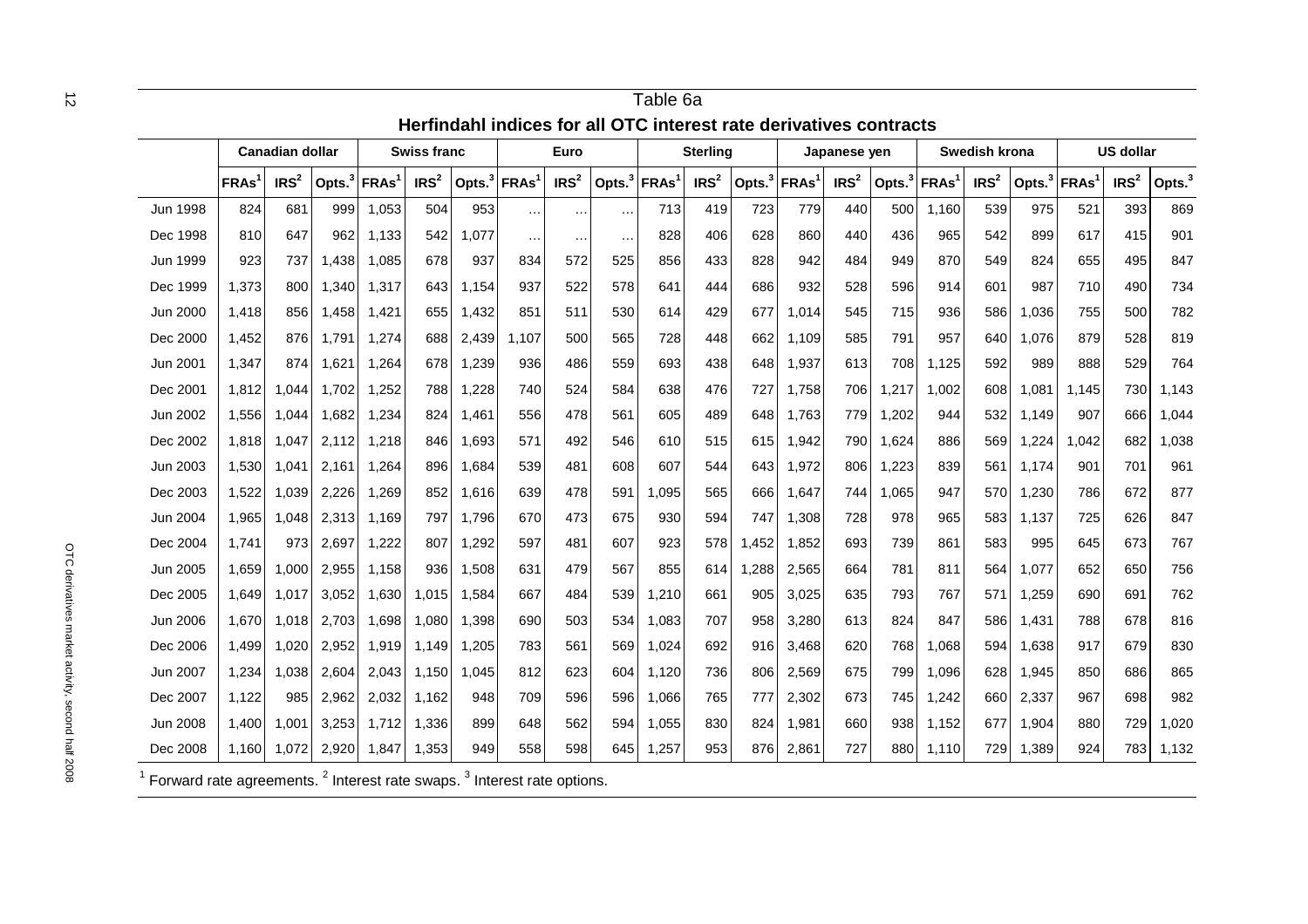## Table 6b

# **Herfindahl indices for all OTC foreign exchange derivatives contracts**

|                 | Forwards, forex<br>swaps and currency<br>swaps | <b>Options</b> |
|-----------------|------------------------------------------------|----------------|
| <b>Jun 1998</b> | 302                                            | 519            |
| Dec 1998        | 333                                            | 504            |
| Jun 1999        | 372                                            | 525            |
| Dec 1999        | 413                                            | 544            |
| Jun 2000        | 423                                            | 507            |
| Dec 2000        | 423                                            | 528            |
| Jun 2001        | 416                                            | 546            |
| Dec 2001        | 471                                            | 564            |
| Jun 2002        | 427                                            | 518            |
| Dec 2002        | 434                                            | 503            |
| Jun 2003        | 438                                            | 498            |
| Dec 2003        | 429                                            | 605            |
| Jun 2004        | 442                                            | 560            |
| Dec 2004        | 446                                            | 605            |
| Jun 2005        | 440                                            | 591            |
| Dec 2005        | 464                                            | 624            |
| Jun 2006        | 475                                            | 606            |
| Dec 2006        | 481                                            | 567            |
| Jun 2007        | 486                                            | 558            |
| Dec 2007        | 497                                            | 570            |
| <b>Jun 2008</b> | 496                                            | 636            |
| Dec 2008        | 513                                            | 628            |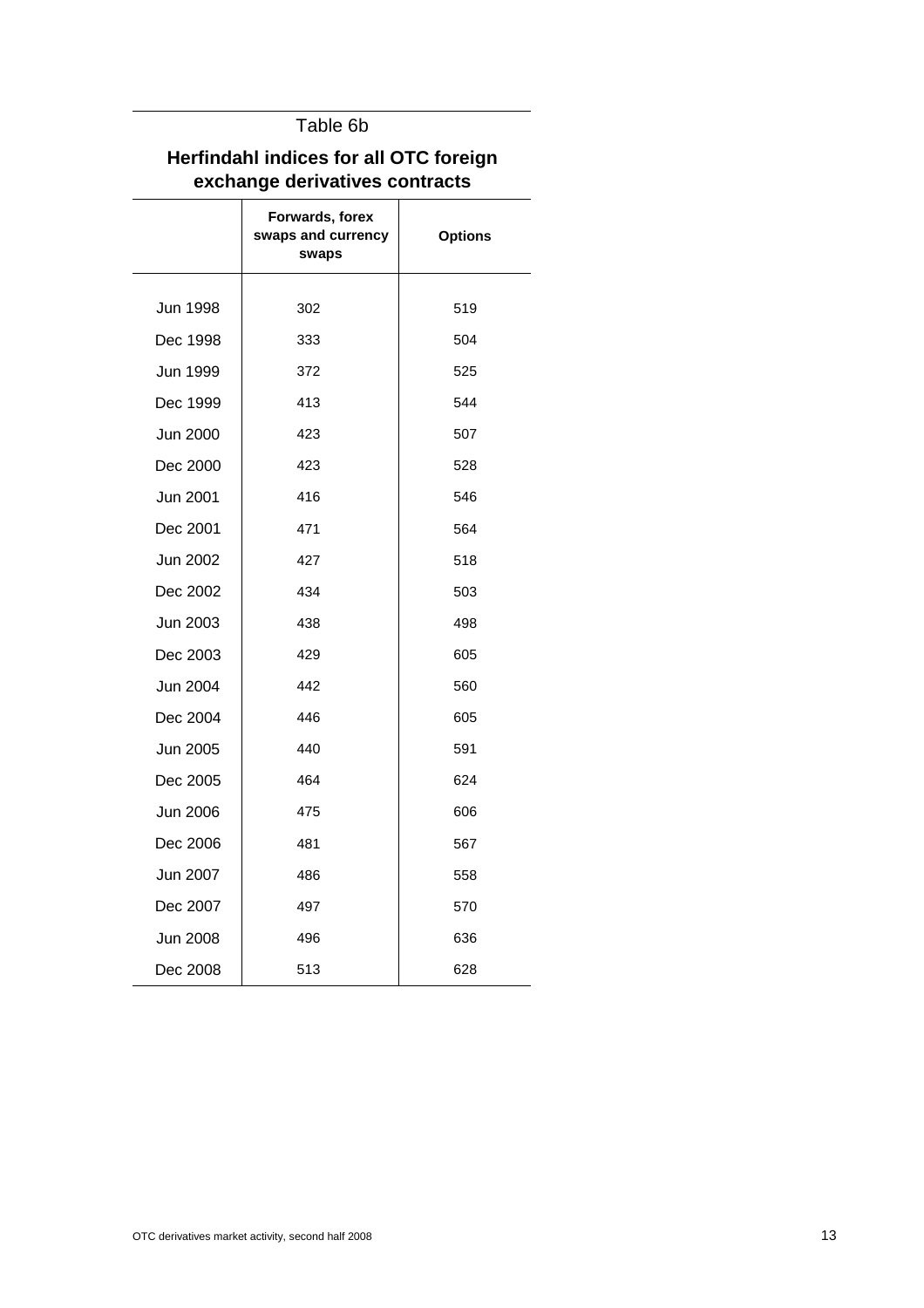#### Table 6c

# **Herfindahl indices for all OTC equity-linked derivatives contracts**

|          | <b>Europe</b>                   |                | Japan                           |                | <b>Latin America</b>            |                | <b>Other Asia</b>               |                | <b>United States</b>            |                |
|----------|---------------------------------|----------------|---------------------------------|----------------|---------------------------------|----------------|---------------------------------|----------------|---------------------------------|----------------|
|          | <b>Forwards</b><br>and<br>swaps | <b>Options</b> | <b>Forwards</b><br>and<br>swaps | <b>Options</b> | <b>Forwards</b><br>and<br>swaps | <b>Options</b> | <b>Forwards</b><br>and<br>swaps | <b>Options</b> | <b>Forwards</b><br>and<br>swaps | <b>Options</b> |
| Jun 1998 | 909                             | 627            | 2,655                           | 1,074          | 5,484                           | 3,545          | 1,232                           | 1,447          | 1,086                           | 1,362          |
| Dec 1998 | 869                             | 659            | 2,837                           | 970            | 2,849                           | 4,307          | 1,313                           | 1,271          | 1,111                           | 759            |
| Jun 1999 | 715                             | 639            | 2,170                           | 1,462          | 3,071                           | 6,169          | 3,506                           | 1,388          | 1,215                           | 1,042          |
| Dec 1999 | 787                             | 613            | 3,416                           | 1,102          | 9,274                           | 4,330          | 3,606                           | 2,341          | 1,895                           | 1,275          |
| Jun 2000 | 618                             | 657            | 2,501                           | 1,018          | 6,881                           | 6,776          | 5,119                           | 1,586          | 1,088                           | 749            |
| Dec 2000 | 750                             | 779            | 2,043                           | 1,386          | 5,015                           | 6,703          | 1,663                           | 1,600          | 1,132                           | 759            |
| Jun 2001 | 693                             | 891            | 1,461                           | 860            | 5,163                           | 4,353          | 1,631                           | 1,188          | 1,048                           | 663            |
| Dec 2001 | 733                             | 880            | 2,005                           | 841            | 6,063                           | 8,084          | 5,294                           | 1,447          | 1,070                           | 751            |
| Jun 2002 | 770                             | 952            | 1,822                           | 1,072          | 7,546                           | 7,585          | 6,086                           | 1,550          | 1,174                           | 890            |
| Dec 2002 | 762                             | 791            | 1,946                           | 1,132          | 7,281                           | 4,807          | 1,677                           | 1,675          | 1,037                           | 665            |
| Jun 2003 | 768                             | 985            | 1,854                           | 2,322          | 8,839                           | 9,332          | 3,197                           | 1,894          | 964                             | 793            |
| Dec 2003 | 698                             | 1,013          | 3,106                           | 1,718          | 3,808                           | 6,432          | 2,233                           | 5,464          | 1,040                           | 1,031          |
| Jun 2004 | 611                             | 1,195          | 1,984                           | 2,553          | 3,732                           | 6,304          | 2,010                           | 5,435          | 855                             | 836            |
| Dec 2004 | 631                             | 659            | 1,734                           | 1,203          | 4,243                           | 4,029          | 1,536                           | 1,674          | 849                             | 915            |
| Jun 2005 | 597                             | 661            | 2,064                           | 898            | 6,953                           | 4,427          | 1,355                           | 1,177          | 722                             | 725            |
| Dec 2005 | 650                             | 614            | 2,347                           | 3,973          | 7,039                           | 5,790          | 1,334                           | 5,566          | 947                             | 787            |
| Jun 2006 | 613                             | 690            | 1,408                           | 3,409          | 6,704                           | 3,918          | 1,294                           | 5,537          | 946                             | 1,385          |
| Dec 2006 | 687                             | 775            | 1,278                           | 3,158          | 7,199                           | 3,902          | 1,066                           | 5,615          | 1,487                           | 751            |
| Jun 2007 | 782                             | 716            | 1,168                           | 2,333          | 7,876                           | 3,735          | 1,343                           | 1,098          | 1,057                           | 804            |
| Dec 2007 | 732                             | 668            | 1,423                           | 1,310          | 7,420                           | 4,415          | 1,350                           | 2,882          | 803                             | 755            |
| Jun 2008 | 707                             | 706            | 1,044                           | 989            | 5,979                           | 6,292          | 1,180                           | 1,249          | 847                             | 741            |
| Dec 2008 | 740                             | 856            | 1,094                           | 1,187          | 4,566                           | 4,934          | 989                             | 850            | 729                             | 898            |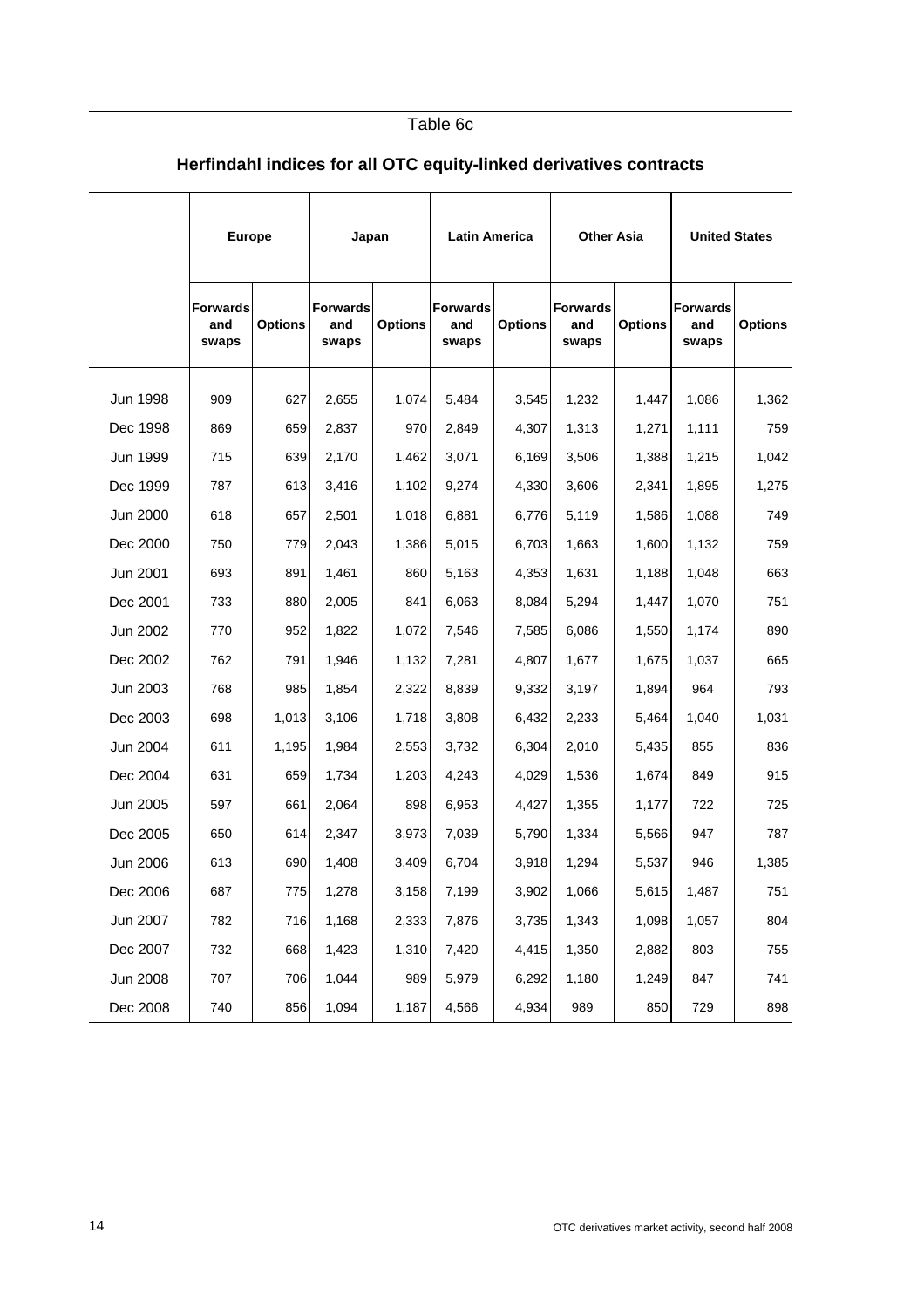|          | С   |
|----------|-----|
|          | FRA |
| Jun 1998 | 9   |
| Dec 1998 | 9   |
| Jun 1999 | 1,0 |
| Dec 1999 | 1,7 |
| Jun 2000 | 1,5 |
| Dec 2000 | 1,8 |
| Jun 2001 | 1,3 |
| Dec 2001 | 2,2 |
|          |     |

|          |                   | <b>Canadian dollar</b> |                    |         | <b>Swiss franc</b> |       |                             | Euro             |                    |            | <b>Sterling</b>  |       |                             | Japanese yen     |       |                             | Swedish krona    |       |                             | <b>US dollar</b> |                    |
|----------|-------------------|------------------------|--------------------|---------|--------------------|-------|-----------------------------|------------------|--------------------|------------|------------------|-------|-----------------------------|------------------|-------|-----------------------------|------------------|-------|-----------------------------|------------------|--------------------|
|          | FRAs <sup>2</sup> | IRS <sup>3</sup>       | Opts. <sup>4</sup> | $RAS^2$ | IRS <sup>3</sup>   |       | Opts. $4$ FRAs <sup>2</sup> | IRS <sup>3</sup> | Opts. <sup>4</sup> | $ FRAs^2 $ | IRS <sup>3</sup> |       | Opts. $4$ FRAs <sup>2</sup> | IRS <sup>3</sup> |       | Opts. $4$ FRAs <sup>2</sup> | IRS <sup>3</sup> |       | Opts. $4$ FRAs <sup>2</sup> | IRS <sup>3</sup> | Opts. <sup>4</sup> |
| Jun 1998 | 972               | 740                    | 1,193              | 1,231   | 551                | 1,110 | $\cdots$                    | $\cdots$         | $\ddotsc$          | 673        | 414              | 866   | 832                         | 494              | 489   | 1,021                       | 610              | 816   | 653                         | 454              |                    |
| Dec 1998 | 983               | 671                    | 1,041              | 1,194   | 530                | 1,458 | $\ldots$                    | $\cdots$         | $\cdots$           | 862        | 400              | 678   | 869                         | 460              | 521   | 897                         | 591              | 876   | 631                         | 421              |                    |
| Jun 1999 | 1,008             | 772                    | 1,436              | 1,176   | 776                | 1,044 | 744                         | 595              | 591                | 982        | 408              | 1,145 | 894                         | 501              | 546   | 819                         | 563              | 786   | 692                         | 537              |                    |
| Dec 1999 | 1,707             | 834                    | 1,341              | 1,480   | 701                | 1,371 | 961                         | 549              | 583                | 736        | 456              | 928   | 973                         | 568              | 795   | 862                         | 617              | 859   | 757                         | 508              |                    |
| Jun 2000 | 1,594             | 876                    | 1,212              | 1,505   | 724                | 1,495 | 956                         | 543              | 584                | 666        | 427              | 886   | 1,073                       | 600              | 822   | 964                         | 607              | 969   | 932                         | 533              |                    |
| Dec 2000 | 1,876             | 910                    | 1,622              | 1,256   | 708                | 1,186 | 1.071                       | 530              | 619                | 788        | 468              | 795   | 1,386                       | 629              | 876   | 939                         | 662              | 900   | 894                         | 562              |                    |
| Jun 2001 | 1,365             | 818                    | 1,558              | 1,211   | 705                | 1,350 | 954                         | 506              | 618                | 769        | 458              | 826   | 2,319                       | 691              | 803   | 1,279                       | 601              | 857   | 934                         | 577              |                    |
| Dec 2001 | 2,266             | 1,008                  | 1,474              | 1,270   | 822                | 1,041 | 727                         | 571              | 642                | 697        | 490              | 828   | 2,194                       | 801              | 1,381 | 979                         | 623              | 898   | 1,046                       | 784              |                    |
| Jun 2002 | 1,992             | 949                    | 1,720              | 1,262   | 854                | 1,220 | 540                         | 503              | 636                | 647        | 497              | 786   | 2,095                       | 866              | 1,665 | 962                         | 530              | 1,143 | 1,070                       | 719              |                    |
| Dec 2002 | 2,325             | 893                    | 2,426              | 1,594   | 890                | 1,441 | 547                         | 505              | 558                | 648        | 550              | 685   | 2,316                       | 895              | 1.749 | 938                         | 570              | 1,148 | 1.440                       | 757              |                    |
| Jun 2003 | 2,000             | 974                    | 2,695              | 1,606   | 835                | 1,487 | 555                         | 474              | 600                | 576        | 522              | 670   | 2,379                       | 935              | 1,423 | 970                         | 569              | 1,101 | 1,142                       | 757              |                    |
| Dec 2003 | 1,814             | 1,018                  | 2,811              | 1,475   | 833                | 1,347 | 540                         | 478              | 575                | 746        | 547              | 661   | 1,803                       | 894              | 1,383 | 1,211                       | 602              | 1,232 | 978                         | 751              |                    |
| Jun 2004 | 2,118             | 1,008                  | 2,722              | 1,348   | 800                | 1,691 | 506                         | 474              | 605                | 1,012      | 723              | 721   | 1,463                       | 843              | 1,158 | 1,125                       | 651              | 1,111 | 791                         | 678              |                    |
| Dec 2004 | 2,218             | 1,045                  | 3,135              | 1,401   | 815                | 1,634 | 576                         | 470              | 649                | 939        | 691              | 845   | 2,291                       | 792              | 855   | 996                         | 664              | 1,098 | 625                         | 716              |                    |
| Jun 2005 | 1,815             | 938                    | 2,333              | 1,244   | 932                | 1,223 | 661                         | 483              | 556                | 977        | 695              | 842   | 3,163                       | 749              | 871   | 902                         | 641              | 1,036 | 604                         | 682              |                    |
| Dec 2005 | 1,979             | 978                    | 2,659              | 1,710   | 1,043              | 1,214 | 679                         | 496              | 547                | 1,180      | 751              | 870   | 3,447                       | 706              | 903   | 769                         | 650              | 1,265 | 703                         | 729              |                    |
| Jun 2006 | 1,698             | 996                    | 2,686              | 1,813   | 1,169              | 1,296 | 707                         | 515              | 557                | 1,090      | 756              | 908   | 3,841                       | 661              | 881   | 771                         | 658              | 1,830 | 782                         | 695              |                    |
| Dec 2006 | 1,687             | 1,007                  | 2,738              | 2,321   | 1,229              | 1,034 | 819                         | 514              | 577                | 1,024      | 702              | 890   | 3,662                       | 646              | 842   | 892                         | 654              | 1,350 | 884                         | 683              |                    |
| Jun 2007 | 1,321             | 993                    | 2,437              | 2,086   | 1,217              | 901   | 700                         | 512              | 616                | 936        | 729              | 801   | 2,354                       | 705              | 972   | 918                         | 676              | 1,504 | 825                         | 672              |                    |
| Dec 2007 | 1,088             | 945                    | 2,578              | 2,183   | 1,176              | 935   | 637                         | 542              | 669                | 1,003      | 799              | 832   | 2,853                       | 731              | 814   | 1,131                       | 744              | 2,278 | 916                         | 694              |                    |
| Jun 2008 | 1,322             | 988                    | 2,719              | 1,868   | 1,470              | 844   | 642                         | 566              | 665                | 1,177      | 944              | 813   | 2,279                       | 748              | 1,063 | 1,193                       | 785              | 1,721 | 952                         | 764              |                    |
| Dec 2008 | 1,124             | 1,016                  | 2,825              | 2,044   | 1,414              | 930   | 554                         | 585              | 728                | 1,394      | 1,167            | 856   | 2,730                       | 732              | 1,029 | 1,171                       | 857              | 1,393 | 960                         | 802              |                    |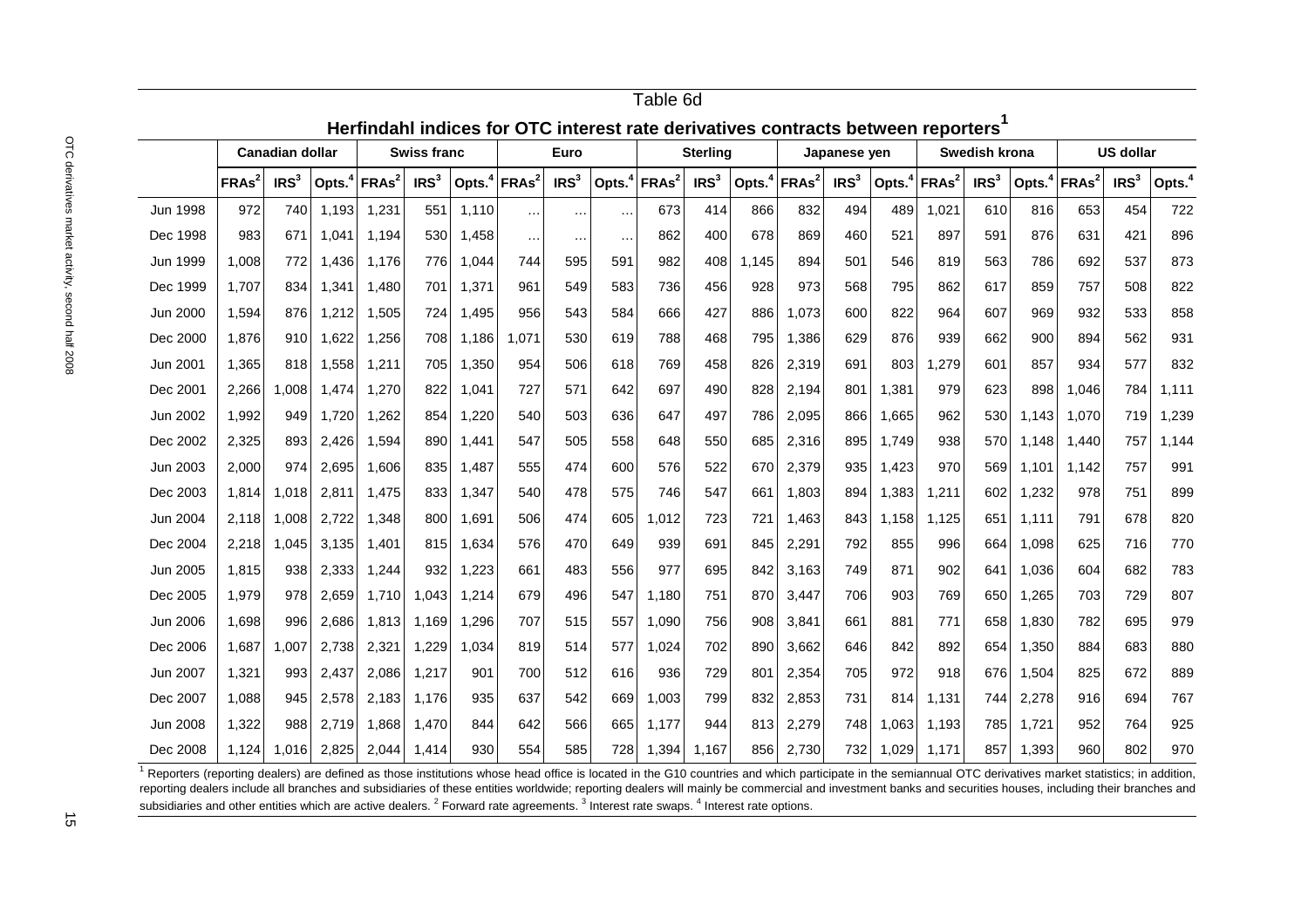| Herfindahl indices for OTC foreign exchange derivatives |                                                |                |  |  |  |  |  |  |  |  |  |
|---------------------------------------------------------|------------------------------------------------|----------------|--|--|--|--|--|--|--|--|--|
|                                                         | contracts between reporters <sup>1</sup>       |                |  |  |  |  |  |  |  |  |  |
| <b>Period</b>                                           | Forwards, forex<br>swaps and currency<br>swaps | <b>Options</b> |  |  |  |  |  |  |  |  |  |
| Jun 1998                                                | 323                                            | 527            |  |  |  |  |  |  |  |  |  |
| Dec 1998                                                | 342                                            | 517            |  |  |  |  |  |  |  |  |  |
| Jun 1999                                                | 385                                            | 539            |  |  |  |  |  |  |  |  |  |
| Dec 1999                                                | 425                                            | 543            |  |  |  |  |  |  |  |  |  |
| Jun 2000                                                | 437                                            | 550            |  |  |  |  |  |  |  |  |  |
| Dec 2000                                                | 430                                            | 558            |  |  |  |  |  |  |  |  |  |
| Jun 2001                                                | 411                                            | 496            |  |  |  |  |  |  |  |  |  |
| Dec 2001                                                | 464                                            | 614            |  |  |  |  |  |  |  |  |  |
| Jun 2002                                                | 444                                            | 526            |  |  |  |  |  |  |  |  |  |
| Dec 2002                                                | 452                                            | 512            |  |  |  |  |  |  |  |  |  |
| Jun 2003                                                | 478                                            | 538            |  |  |  |  |  |  |  |  |  |
| Dec 2003                                                | 463                                            | 518            |  |  |  |  |  |  |  |  |  |
| Jun 2004                                                | 499                                            | 683            |  |  |  |  |  |  |  |  |  |
| Dec 2004                                                | 491                                            | 700            |  |  |  |  |  |  |  |  |  |
| Jun 2005                                                | 493                                            | 635            |  |  |  |  |  |  |  |  |  |
| Dec 2005                                                | 534                                            | 705            |  |  |  |  |  |  |  |  |  |
| Jun 2006                                                | 532                                            | 656            |  |  |  |  |  |  |  |  |  |
| Dec 2006                                                | 523                                            | 603            |  |  |  |  |  |  |  |  |  |
| Jun 2007                                                | 516                                            | 588            |  |  |  |  |  |  |  |  |  |
| Dec 2007                                                | 544                                            | 634            |  |  |  |  |  |  |  |  |  |
| Jun 2008                                                | 557                                            | 761            |  |  |  |  |  |  |  |  |  |
| Dec 2008                                                | 566                                            | 683            |  |  |  |  |  |  |  |  |  |

Table 6e

1 Reporters (reporting dealers) are defined as those institutions whose head office is located in the G10 countries and which participate in the semiannual OTC derivatives market statistics; in addition, reporting dealers include all branches and subsidiaries of these entities worldwide; reporting dealers will mainly be commercial and investment banks and securities houses, including their branches and subsidiaries and other entities which are active dealers.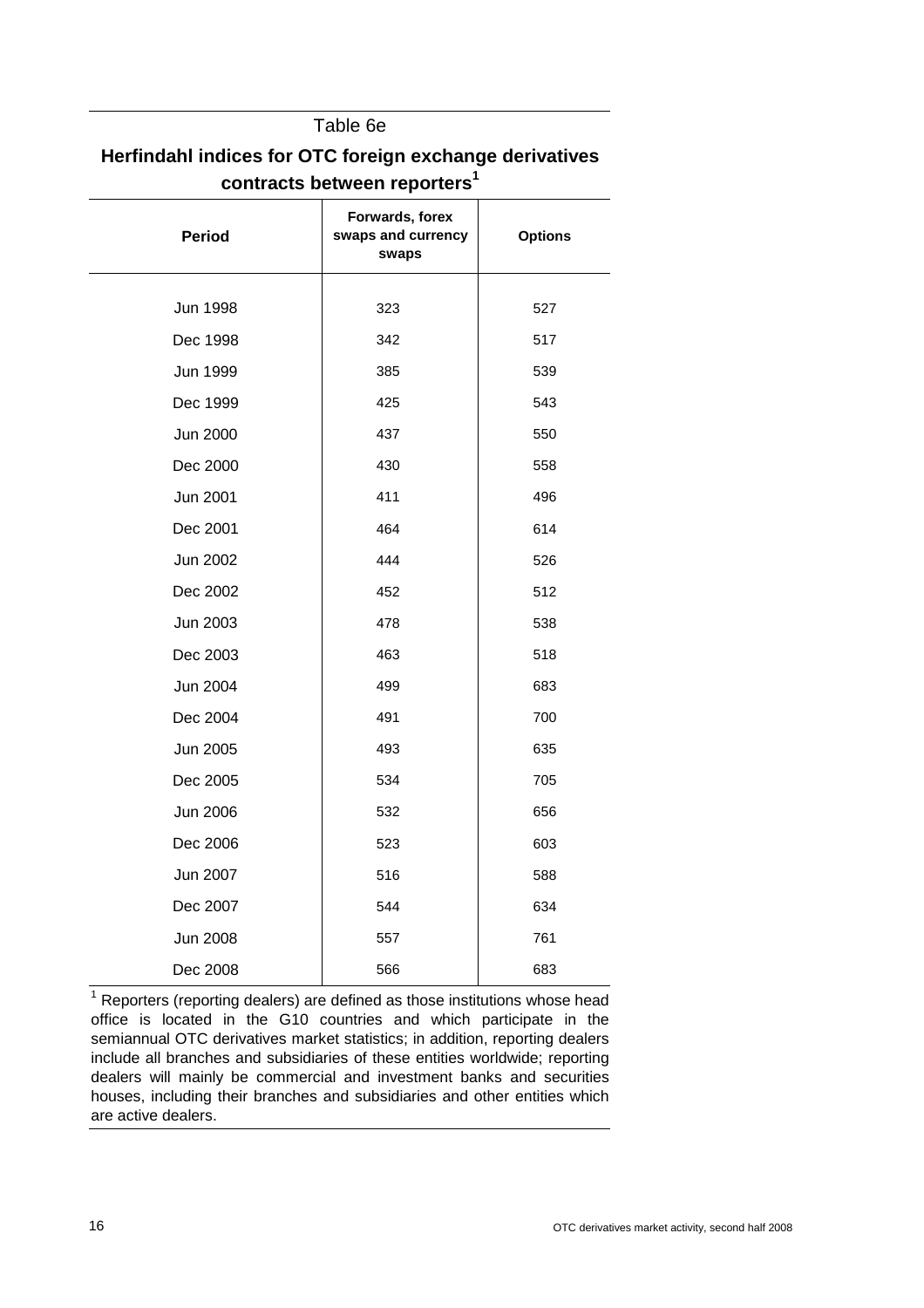#### Table 6f

|                 | <b>Europe</b>                   |                | Japan                           |                | <b>Latin America</b>            |                | <b>Other Asia</b>               |                | <b>United States</b>            |                |  |
|-----------------|---------------------------------|----------------|---------------------------------|----------------|---------------------------------|----------------|---------------------------------|----------------|---------------------------------|----------------|--|
|                 | <b>Forwards</b><br>and<br>swaps | <b>Options</b> | <b>Forwards</b><br>and<br>swaps | <b>Options</b> | <b>Forwards</b><br>and<br>swaps | <b>Options</b> | <b>Forwards</b><br>and<br>swaps | <b>Options</b> | <b>Forwards</b><br>and<br>swaps | <b>Options</b> |  |
| Jun 1998        | 1,539                           | 796            | 4,147                           | 1,042          | 8,578                           | 2,815          | 2,964                           | 2,477          | 1,648                           | 906            |  |
| Dec 1998        | 1,192                           | 582            | 4,424                           | 1,081          | 4,350                           | 2,127          | 2,370                           | 2,001          | 1,154                           | 1,347          |  |
| Jun 1999        | 851                             | 725            | 4,756                           | 1,403          | 6,230                           | 3,206          | 6,146                           | 2,386          | 1,157                           | 1,448          |  |
| Dec 1999        | 883                             | 750            | 2,539                           | 1,316          | 8,613                           | 6,936          | 6,097                           | 5,268          | 1,049                           | 1,796          |  |
| Jun 2000        | 694                             | 943            | 3,614                           | 1,288          | 4,116                           | 7,398          | 7,915                           | 2,502          | 850                             | 975            |  |
| Dec 2000        | 938                             | 874            | 5,209                           | 1,758          | 5,115                           | 3,433          | 3,550                           | 1,604          | 1,136                           | 1,020          |  |
| Jun 2001        | 948                             | 834            | 2,844                           | 908            | 10,000                          | 3,613          | 4,962                           | 2,152          | 2,424                           | 753            |  |
| Dec 2001        | 859                             | 912            | 2,541                           | 924            | 10,000                          | 4,273          | 9,879                           | 2,120          | 1,315                           | 783            |  |
| Jun 2002        | 840                             | 737            | 3,220                           | 1,137          | 6,242                           | 4,772          | 9.740                           | 3,290          | 2,542                           | 765            |  |
| Dec 2002        | 753                             | 728            | 2,435                           | 968            | 4,863                           | 8,724          | 5,494                           | 3,678          | 1,632                           | 951            |  |
| Jun 2003        | 639                             | 655            | 2,225                           | 2,433          | 5,556                           | 3,090          | 7,022                           | 3,520          | 708                             | 1,555          |  |
| Dec 2003        | 705                             | 676            | 2,789                           | 1,698          | 6,932                           | 7,515          | 5,918                           | 3,166          | 889                             | 668            |  |
| Jun 2004        | 582                             | 697            | 1,275                           | 1,127          | 3,851                           | 5,133          | 3,675                           | 2,526          | 800                             | 774            |  |
| Dec 2004        | 670                             | 715            | 2,367                           | 1,102          | 3,284                           | 4,587          | 2,467                           | 874            | 931                             | 762            |  |
| Jun 2005        | 618                             | 748            | 2,068                           | 838            | 3,387                           | 5,707          | 2,482                           | 1,000          | 870                             | 803            |  |
| Dec 2005        | 757                             | 779            | 1,836                           | 5,063          | 5,729                           | 9,957          | 2,062                           | 995            | 787                             | 851            |  |
| Jun 2006        | 568                             | 829            | 1,600                           | 3,606          | 7,743                           | 1,784          | 1,924                           | 873            | 629                             | 1,316          |  |
| Dec 2006        | 705                             | 873            | 1,699                           | 2,216          | 5,273                           | 3,253          | 1,189                           | 931            | 1,118                           | 915            |  |
| Jun 2007        | 862                             | 760            | 1,495                           | 1,218          | 6,676                           | 3,744          | 1,819                           | 982            | 677                             | 884            |  |
| Dec 2007        | 1,068                           | 751            | 1,904                           | 1,147          | 7,056                           | 2,948          | 2,114                           | 991            | 879                             | 765            |  |
| <b>Jun 2008</b> | 797                             | 832            | 1,335                           | 989            | 5,350                           | 5,032          | 1,909                           | 1,159          | 815                             | 796            |  |
| Dec 2008        | 887                             | 1,095          | 1,291                           | 906            | 9,659                           | 4,112          | 1,561                           | 1,218          | 981                             | 926            |  |

# **Herfindahl indices for OTC equity-linked derivatives contracts between reporters<sup>1</sup>**

<sup>1</sup> Reporters (reporting dealers) are defined as those institutions whose head office is located in the G10 countries and which participate in the semiannual OTC derivatives market statistics; in addition, reporting dealers include all branches and subsidiaries of these entities worldwide; reporting dealers will mainly be commercial and investment banks and securities houses, including their branches and subsidiaries and other entities which are active dealers.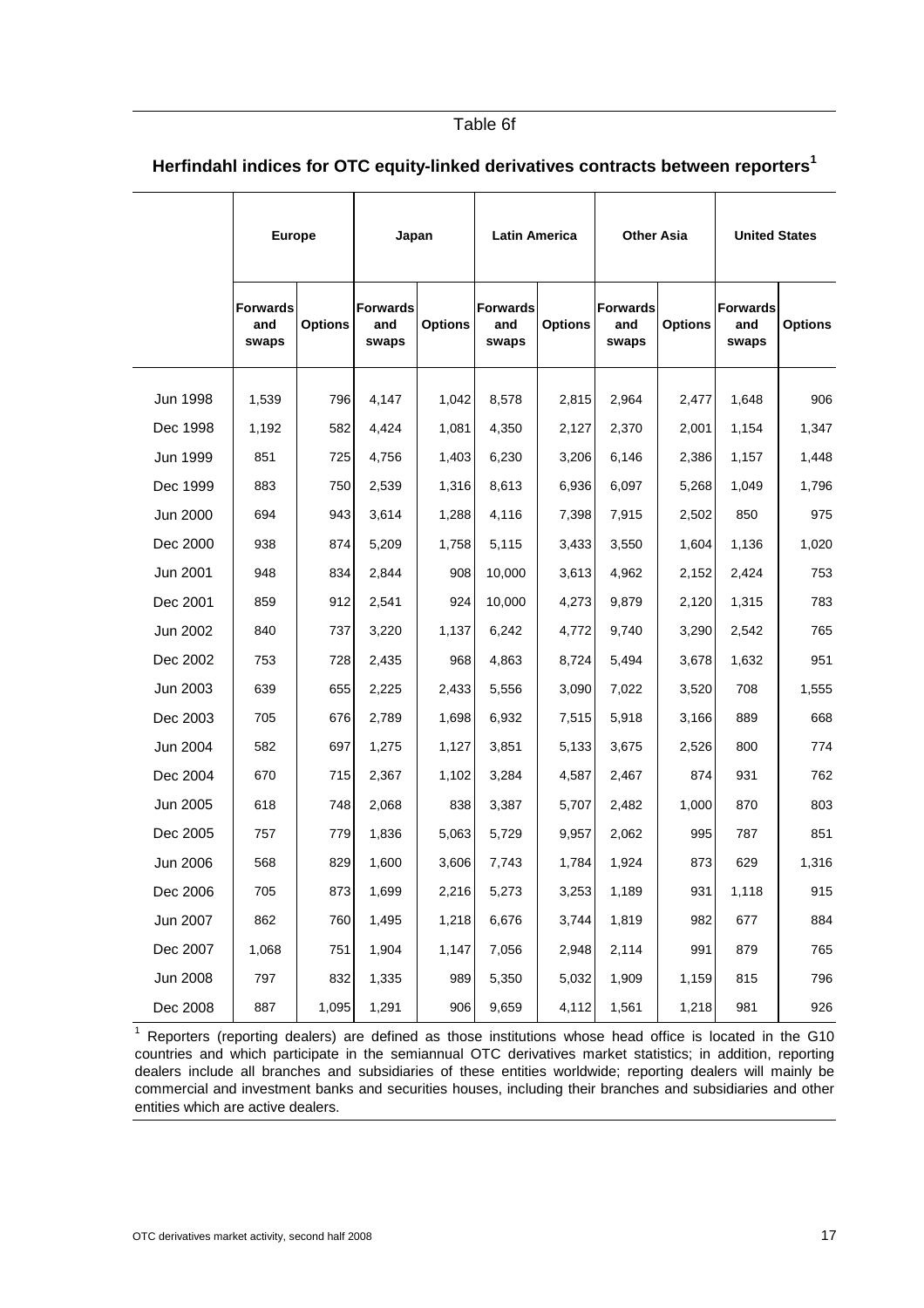|                 |                   | <b>Canadian dollar</b> |                    | <b>Swiss franc</b> |                  |                    | Euro              |                  |                    | Swedish krona<br><b>Sterling</b><br>Japanese yen |                  |                    |                   |                  |           | <b>US dollar</b>  |                  |                    |                   |                  |                    |
|-----------------|-------------------|------------------------|--------------------|--------------------|------------------|--------------------|-------------------|------------------|--------------------|--------------------------------------------------|------------------|--------------------|-------------------|------------------|-----------|-------------------|------------------|--------------------|-------------------|------------------|--------------------|
|                 | FRAs <sup>2</sup> | IRS <sup>3</sup>       | Opts. <sup>4</sup> | FRAs <sup>2</sup>  | IRS <sup>3</sup> | Opts. <sup>4</sup> | FRAs <sup>2</sup> | IRS <sup>3</sup> | Opts. <sup>4</sup> | FRAs <sup>2</sup>                                | IRS <sup>3</sup> | Opts. <sup>4</sup> | FRAs <sup>2</sup> | IRS <sup>3</sup> | Opts. $4$ | FRAs <sup>2</sup> | IRS <sup>3</sup> | Opts. <sup>4</sup> | FRAs <sup>2</sup> | IRS <sup>3</sup> | Opts. <sup>4</sup> |
| Jun 1998        | 828               | 826                    | 1,072              | 862                | 820              | 909                | $\sim$ $\sim$     | $\sim$           | $\cdots$           | 859                                              | 561              | 739                | 1,033             | 518              | 660       | 1,703             | 717              | 1,570              | 666               | 512              | 1,483              |
| Dec 1998        | 885               | 786                    | 1,047              | 1,959              | 711              | 731                | $\sim$            | $\cdots$         | $\cdots$           | 1,234                                            | 521              | 663                | 1,709             | 501              | 466       | 1,371             | 649              | 1,121              | 750               | 501              | 987                |
| <b>Jun 1999</b> | 1,026             | 885                    | 1,500              | 1,055              | 696              | 936                | 1,415             | 645              | 567                | 1,372                                            | 599              | 704                | 3,035             | 578              | 2,701     | 1,272             | 710              | 1,100              | 939               | 526              | 980                |
| Dec 1999        | 1,613             | 982                    | 1,589              | 1,063              | 763              | 928                | 999               | 597              | 973                | 754                                              | 503              | 634                | 3,055             | 592              | 688       | 1,535             | 799              | 1,398              | 883               | 558              | 756                |
| Jun 2000        | 1,567             | 1,050                  | 1,963              | 1,961              | 741              | 1,361              | 1,294             | 557              | 615                | 735                                              | 541              | 689                | 3,153             | 571              | 729       | 1,340             | 760              | 1,260              | 805               | 545              | 815                |
| Dec 2000        | 1,412             | 1,050                  | 2,065              | 1,638              | 725              | 4,531              | 1,449             | 513              | 541                | 884                                              | 503              | 717                | 2,502             | 632              | 759       | 1,341             | 784              | 1,444              | 1,338             | 574              | 814                |
| Jun 2001        | 2,114             | 1,167                  | 1,917              | 1,639              | 703              | 1,147              | 1,032             | 515              | 543                | 683                                              | 489              | 704                | 3,915             | 575              | 656       | 2,073             | 716              | 1,209              | 1,395             | 538              | 792                |
| Dec 2001        | 2,003             | 1,495                  | 2,111              | 2,171              | 951              | 2,146              | 1,040             | 540              | 578                | 797                                              | 562              | 766                | 4,132             | 625              | 1,009     | 1,771             | 771              | 1,379              | 1,978             | 731              | 1,275              |
| Jun 2002        | 1,681             | 1,568                  | 1,996              | 2,250              | 1,082            | 2,061              | 831               | 529              | 499                | 773                                              | 599              | 772                | 4,983             | 717              | 946       | 1,849             | 751              | 1,221              | 1,089             | 694              | 1,058              |
| Dec 2002        | 1,991             | 1,631                  | 2,451              | 2,079              | 1,099            | 2,254              | 931               | 559              | 607                | 879                                              | 604              | 719                | 3,782             | 739              | 1,402     | 1,690             | 717              | 1,339              | 1,319             | 683              | 1,018              |
| Jun 2003        | 1,681             | 1,374                  | 2,174              | 1,933              | 1,261            | 2,354              | 814               | 563              | 707                | 1,247                                            | 669              | 797                | 2,431             | 767              | 911       | 916               | 707              | 1,330              | 1,265             | 725              | 1,030              |
| Dec 2003        | 2,079             | 1,366                  | 2,269              | 1,990              | 1,035            | 2,140              | 1,209             | 551              | 684                | 2,928                                            | 685              | 781                | 2,105             | 762              | 802       | 879               | 638              | 1,327              | 859               | 674              | 915                |
| Jun 2004        | 2,092             | 1,423                  | 2,448              | 2,049              | 1,026            | 1,929              | 1,295             | 565              | 861                | 881                                              | 546              | 946                | 1,692             | 807              | 1,008     | 980               | 662              | 1,322              | 813               | 661              | 937                |
| Dec 2004        | 1,773             | 1,276                  | 2,632              | 1,371              | 1,099            | 1,496              | 876               | 656              | 943                | 1,203                                            | 583              | 2,809              | 1,395             | 1,077            | 1,275     | 908               | 879              | 1,104              | 917               | 871              | 933                |
| Jun 2005        | 1,978             | 1,235                  | 3,559              | 1,490              | 1,074            | 1,943              | 859               | 545              | 716                | 1,158                                            | 602              | 2,907              | 1,503             | 775              | 670       | 1,097             | 572              | 1,187              | 923               | 702              | 770                |
| Dec 2005        | 1,448             | 1,220                  | 3,339              | 1,907              | 1,125            | 2,054              | 891               | 556              | 632                | 1,693                                            | 687              | 1,127              | 1,409             | 775              | 732       | 1,174             | 611              | 1,531              | 928               | 747              | 751                |
| Jun 2006        | 2,003             | 1,177                  | 2,763              | 1,744              | 1,086            | 1,847              | 959               | 570              | 583                | 1,741                                            | 757              | 1,285              | 1,581             | 736              | 901       | 1,459             | 660              | 2,240              | 1,001             | 757              | 718                |
| Dec 2006        | 1,656             | 1,158                  | 3,167              | 3,516              | 1,185            | 1,644              | 1,032             | 685              | 698                | 1,449                                            | 773              | 1,144              | 2,406             | 734              | 901       | 2,006             | 708              | 2,065              | 1,404             | 765              | 863                |
| Jun 2007        | 1,227             | 1,221                  | 3,108              | 2,011              | 1,208            | 1,598              | 1,467             | 852              | 697                | 2,149                                            | 824              | 951                | 4,351             | 785              | 1,103     | 1,737             | 829              | 2,426              | 1,132             | 794              | 940                |
| Dec 2007        | 1,811             | 1,158                  | 3,137              | 1,737              | 1,248            | 1,498              | 1,759             | 779              | 798                | 2,995                                            | 904              | 1,409              | 1,893             | 822              | 1,716     | 1,852             | 857              | 2,531              | 1,289             | 844              | 1,745              |
| Jun 2008        | 1,778             | 1,127                  | 3,539              | 1,329              | 1,282            | 1,709              | 1,849             | 683              | 888                | 2,896                                            | 965              | 1,731              | 1,837             | 820              | 3,196     | 1,801             | 946              | 2,344              | 1,231             | 891              | 1,944              |
| Dec 2008        | 1.529             | 1,695                  | 3,412              | 1,491              | 1,378            | 1.485              | 1,224             | 673              | 870                | 3,496                                            | 975              | 1,806              | 3,600             | 939              | 2.049     | 1,551             | 843              | 1,596              | 1.697             | 949              | 2,190              |

<sup>1</sup> Reporters (reporting dealers) are defined as those institutions whose head office is located in the G10 countries and which participate in the semiannual OTC derivatives market statistics; in addition, reporting deale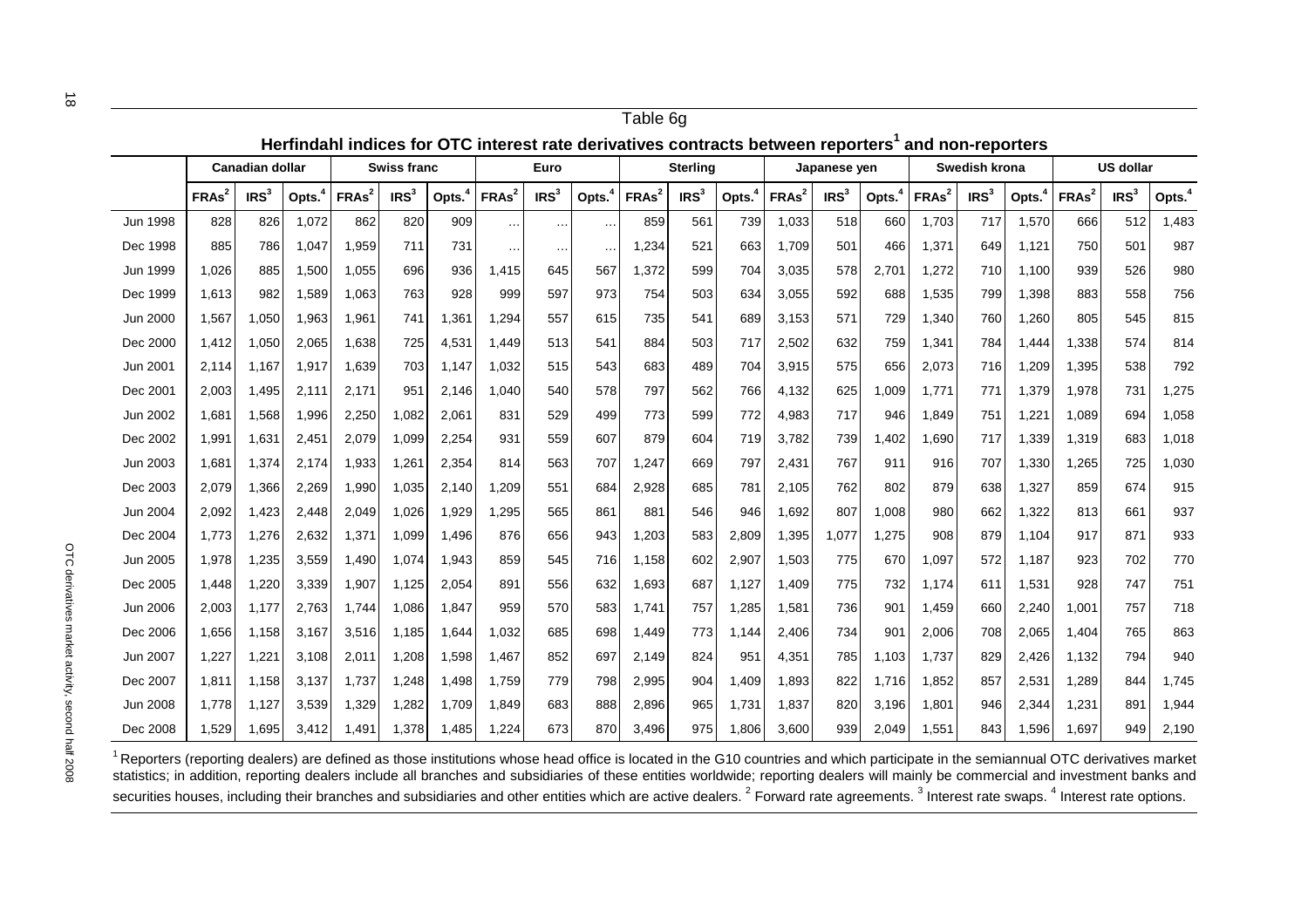Table 6h

| <b>Period</b>   | Forwards, forex<br>swaps and currency<br>swaps | <b>Options</b> |
|-----------------|------------------------------------------------|----------------|
| <b>Jun 1998</b> | 330                                            | 691            |
| Dec 1998        | 357                                            | 640            |
| <b>Jun 1999</b> | 401                                            | 596            |
| Dec 1999        | 432                                            | 646            |
| Jun 2000        | 438                                            | 566            |
| Dec 2000        | 444                                            | 576            |
| Jun 2001        | 453                                            | 646            |
| Dec 2001        | 516                                            | 675            |
| Jun 2002        | 469                                            | 638            |
| Dec 2002        | 468                                            | 603            |
| Jun 2003        | 460                                            | 592            |
| Dec 2003        | 443                                            | 995            |
| Jun 2004        | 445                                            | 670            |
| Dec 2004        | 518                                            | 638            |
| Jun 2005        | 454                                            | 672            |
| Dec 2005        | 461                                            | 645            |
| Jun 2006        | 475                                            | 659            |
| Dec 2006        | 484                                            | 635            |
| Jun 2007        | 492                                            | 632            |
| Dec 2007        | 533                                            | 673            |
| <b>Jun 2008</b> | 530                                            | 744            |
| Dec 2008        | 562                                            | 697            |

# **Herfindahl indices for OTC foreign exchange derivatives contracts between reporters<sup>1</sup> and non-reporters**

 $1$  Reporters (reporting dealers) are defined as those institutions whose head office is located in the G10 countries and which participate in the semiannual OTC derivatives market statistics; in addition, reporting dealers include all branches and subsidiaries of these entities worldwide; reporting dealers will mainly be commercial and investment banks and securities houses, including their branches and subsidiaries and other entities which are active dealers.